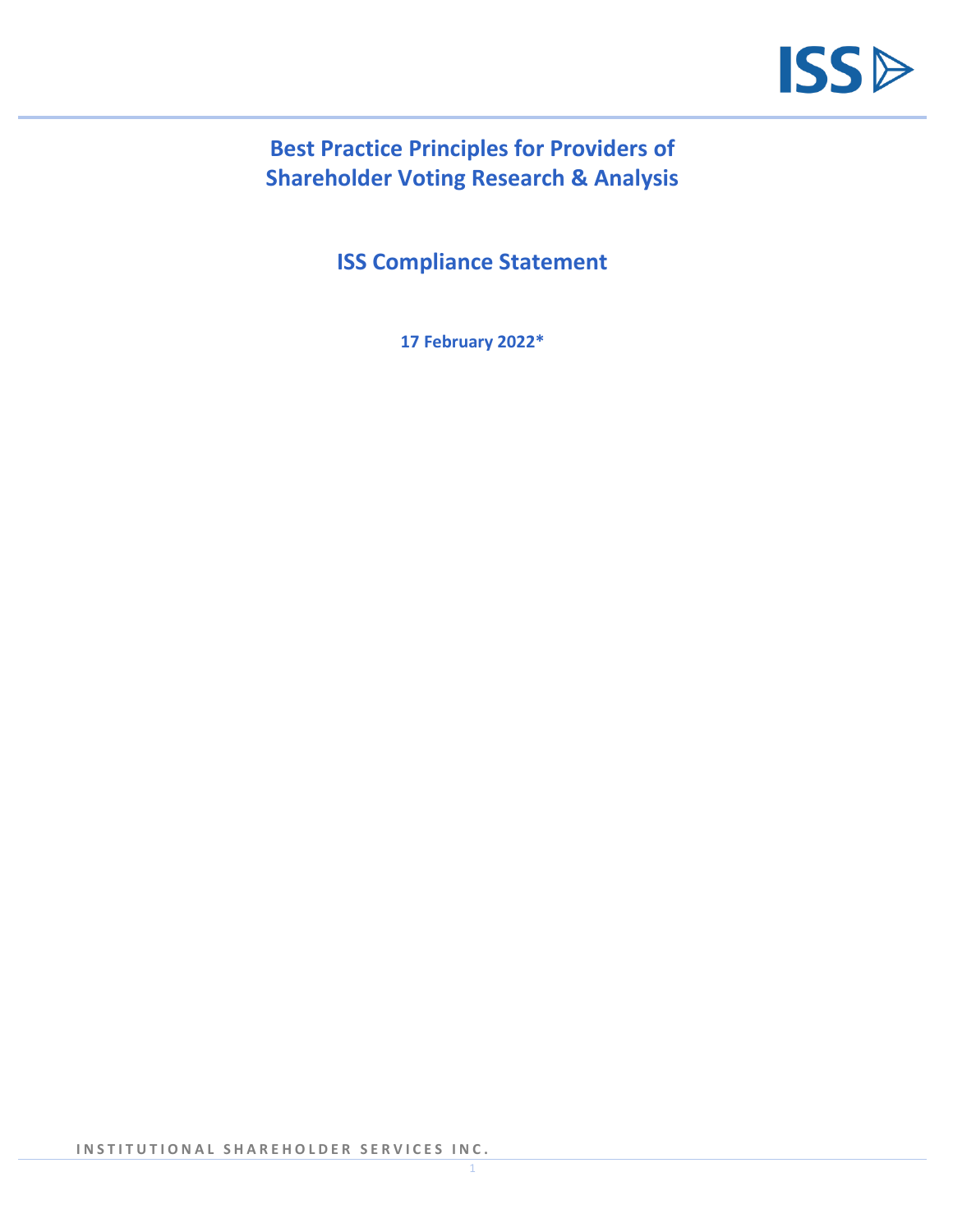

# **Table of Contents**

|  | 1.             |                                                                        |  |  |  |  |  |
|--|----------------|------------------------------------------------------------------------|--|--|--|--|--|
|  | 2.             |                                                                        |  |  |  |  |  |
|  | 3.             |                                                                        |  |  |  |  |  |
|  | 4.             |                                                                        |  |  |  |  |  |
|  | 5.             |                                                                        |  |  |  |  |  |
|  | 6.             |                                                                        |  |  |  |  |  |
|  | 7 <sub>1</sub> |                                                                        |  |  |  |  |  |
|  | 8.             |                                                                        |  |  |  |  |  |
|  | 9.             |                                                                        |  |  |  |  |  |
|  | 10.            |                                                                        |  |  |  |  |  |
|  | 11.            |                                                                        |  |  |  |  |  |
|  | 12.            |                                                                        |  |  |  |  |  |
|  |                |                                                                        |  |  |  |  |  |
|  | $\mathbf{1}$ . |                                                                        |  |  |  |  |  |
|  | 2.             |                                                                        |  |  |  |  |  |
|  | 3.             |                                                                        |  |  |  |  |  |
|  | $\mathbf{4}$ . |                                                                        |  |  |  |  |  |
|  | 5.             |                                                                        |  |  |  |  |  |
|  |                |                                                                        |  |  |  |  |  |
|  | 1.             |                                                                        |  |  |  |  |  |
|  | 2.             | Dialogue with Issuers, Shareholder Proponents & Other Stakeholders  27 |  |  |  |  |  |
|  | 3.             |                                                                        |  |  |  |  |  |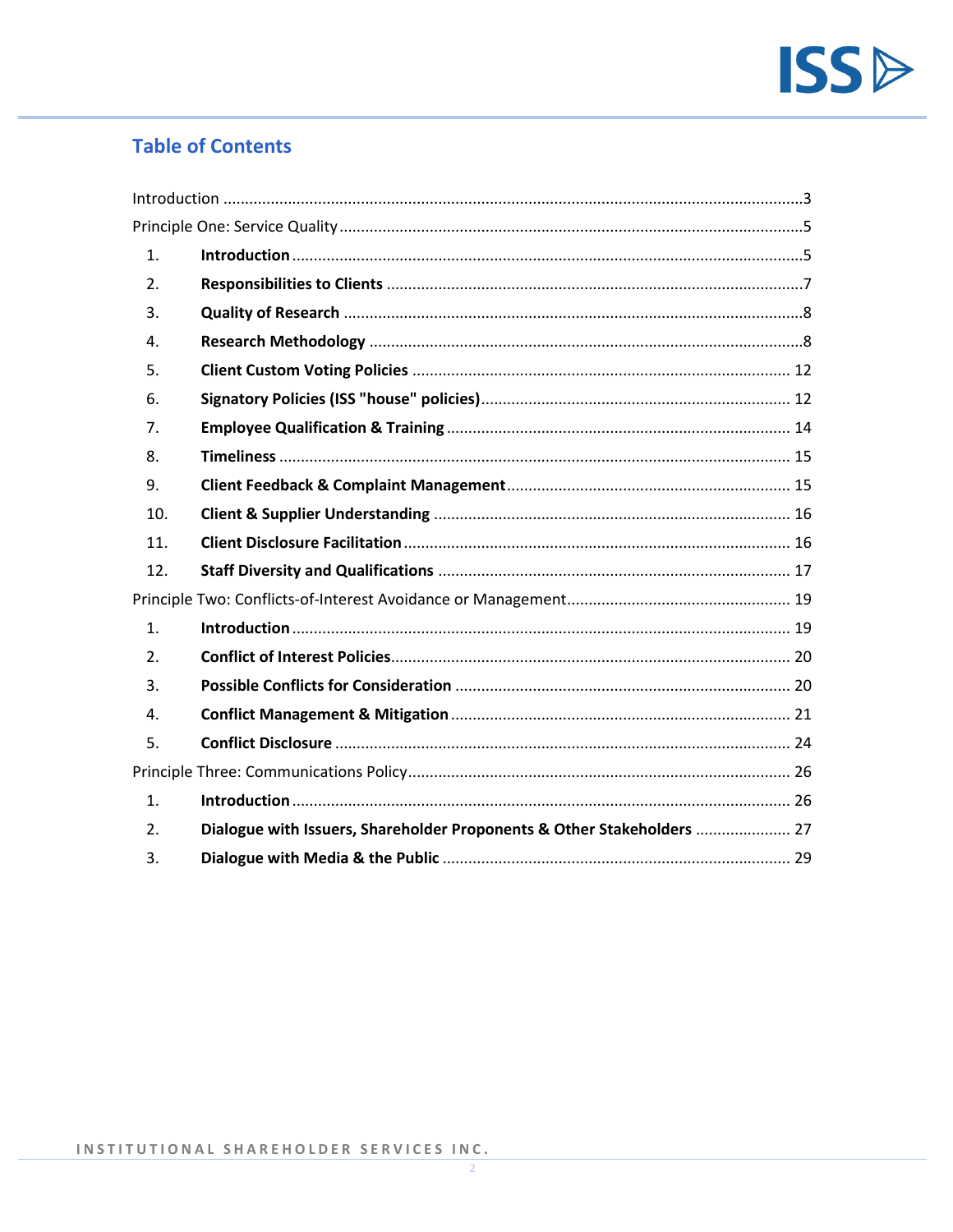

# <span id="page-2-0"></span>**Introduction**

Institutional Shareholder Services Inc. ("ISS") is pleased to submit the following Compliance Statement to the Best Practice Principles for Providers of Shareholder Voting Research & Analysis 2019 ("Principles" or "BPP").

The Principles consist of a set of principles and accompanying guidance ("Guidance") that describe a code of conduct for providers of shareholder voting research and analysis. They are designed to facilitate transparency and assist BPP Signatories' conduct in discharging their responsibilities toward their clients. The Principles are the result of a thorough review process by the Best Practice Principles Group ("BPPG") which refers to the latest updated stewardship codes globally, the requirements of the revised EU Shareholder Rights Directive II ("SRD II") and the ESMA 2015 Follow-Up Report on the Development of the Best Practice Principles for Providers of Shareholder Voting Research and Analysis ("2015 ESMA Follow-Up Report"). They were developed with the input of investors, issuers and other stakeholders received through a public consultation by the BPPG (completed in December 2017) and follow a review by the BPP Review Committee chaired by an independent review chair. The 2019 Principles replace the original 2014 Principles.

The three core Principles are: (i) **Principle One, Service Quality** - maintaining a high level of service quality, (ii) **Principle 2**, **Conflicts-of-Interest Avoidance or Management** - disclosure of policies that address potential or actual conflicts of interest, and (iii) **Principle Three, Communications Policy** publication of policies for communication with issuers, shareholder proponents, other stakeholders, the media, and the public.

As a leading provider of corporate governance research, voting recommendations and voting services to institutional investors, ISS places primary importance on conducting our business in a transparent and responsible manner.

Founded in 1985, the ISS group of companies empowers investors and companies to build for longterm and sustainable growth by providing high-quality data, analytics, and insight. ISS is a leading provider of corporate governance and responsible investment solutions, market intelligence and fund services, and events and editorial content for institutional investors and corporations, globally. Clients rely on ISS' services to help them make informed investment decisions.

**The shareholder voting research and analysis services that ISS offers to institutional investor clients are provided through its Governance Solutions business unit. This Compliance Statement addresses the shareholder voting research and analysis services provided to institutional investor clients by that business unit. It aims to describe in a meaningful way how ISS fully complies with all three Principles and the Guidance in the provision of those services.**

As noted by the Principles, irrespective of the type of services used by investors to support their ownership and voting activities, the ultimate responsibility to monitor their investments and make voting decisions lies with each investor; the use of third-party services such as those provided by ISS does not shift this responsibility. To that end, ISS' services in this area are designed to assist institutional investors in making informed voting decisions and implementing those decisions.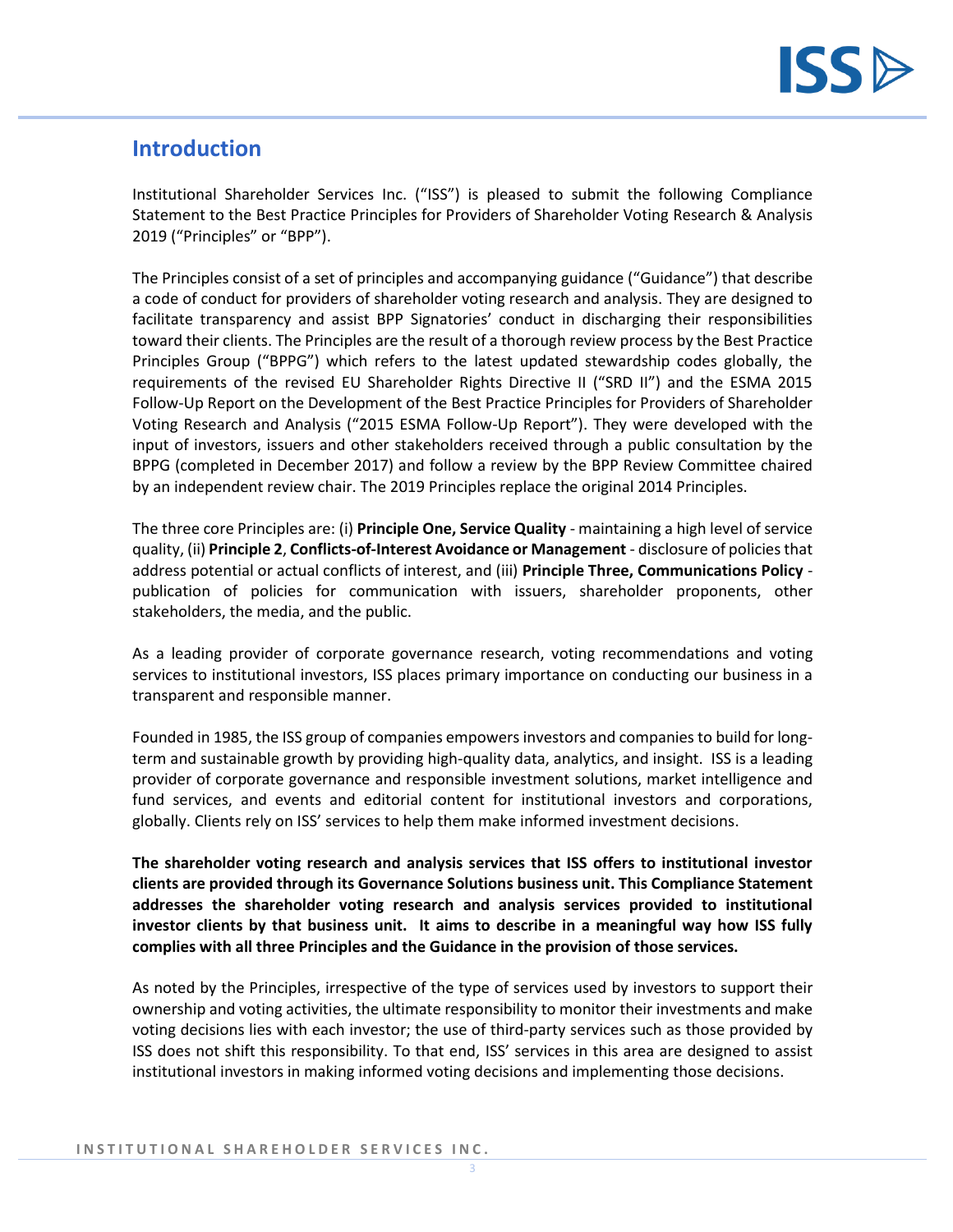

This Compliance Statement mirrors the structure of the Principles. It describes how ISS applies each of the three Principles and related Guidance (with numbered headings referring to the corresponding Guidance section in the Principles). This updated Compliance Statement incorporates feedback received from the BPPG's Independent Oversight Committee ("IOC") on ISS' previous Compliance Statement dated 11 January 2021. ISS' signatories to this Compliance Statement can be contacted for further information regarding its content.

*\* This ISS Compliance Statement amends and updates the last ISS Compliance Statement dated 11 January 2021.*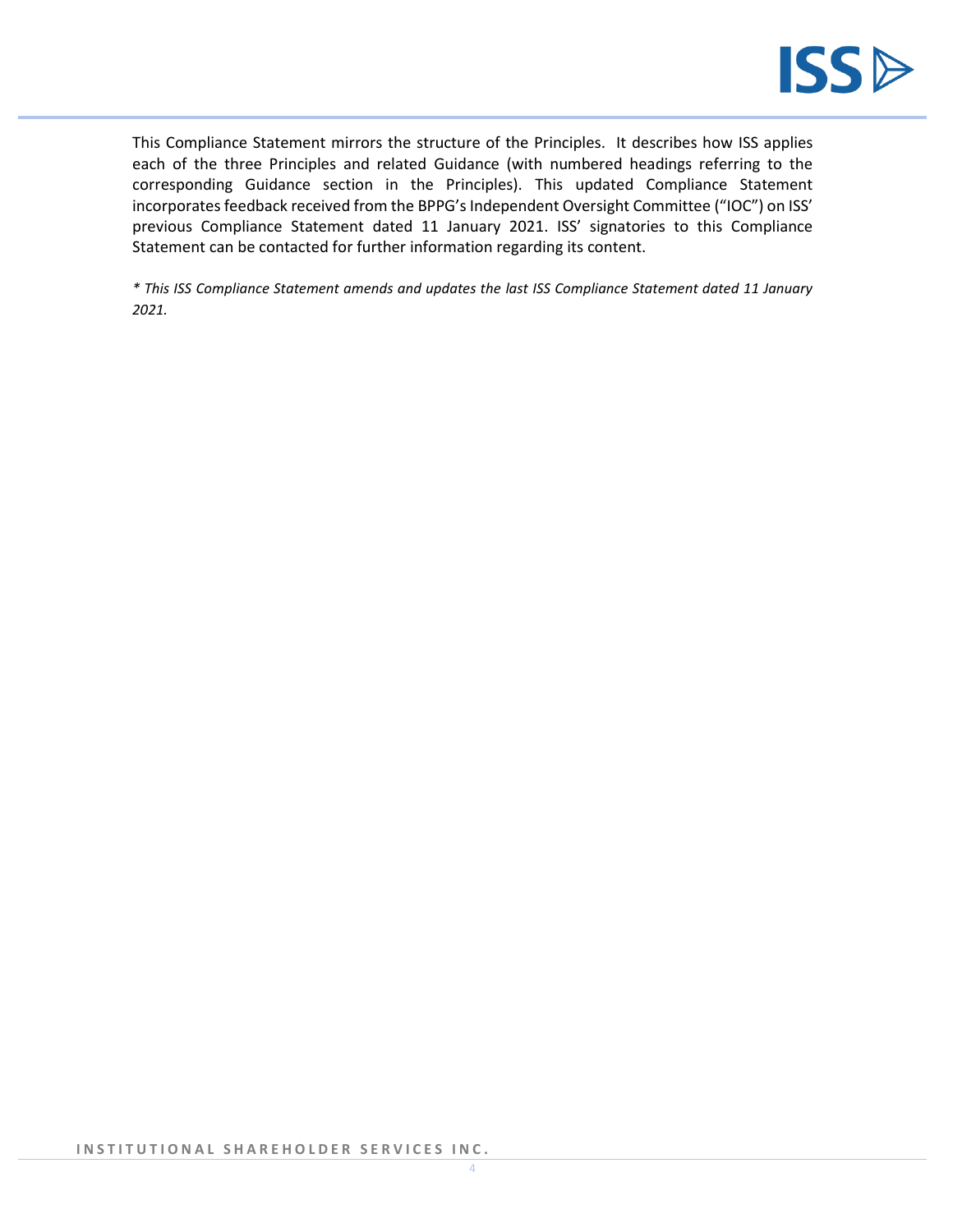

# <span id="page-4-0"></span>**Principle One: Service Quality**

#### **Principle One: Service Quality**

**BPP Signatories provide services that are delivered in accordance with agreed-upon client specifications.**

**Signatories should have and publicly disclose their research methodology and, if applicable, "house" voting policies.**

**ISS fully complies with Principle One and related Guidance on Service Quality.**

## <span id="page-4-1"></span>1. **Introduction**

As a provider of governance research, voting recommendations and voting services with more than 35 years of experience, ISS provides services to its institutional investor clients that assist them in making more informed voting decisions, in managing the complex operational process of voting their shares (proxy voting) and in tracking and reporting their voting activities as they may require. Our aspiration and goal is to serve our clients with their full trust and confidence. We earn and retain this by providing high quality services which are understood by our clients to rest upon high degrees of transparency, objectivity, and independence.

Through our services, ISS also helps institutional investors understand corporate governance practices and requirements in many different markets worldwide. In 2021<sup>1</sup>, ISS covered approximately 48,000 shareholder meetings in around 115 developed and emerging markets worldwide for our clients. ISS' global coverage includes all public company equity meetings for which our clients hold a ballot<sup>2</sup>. ISS also provides environmental, social and governance ("ESG") ratings<sup>3</sup>, thought leadership, research and other market information on corporate governance and voting practices and trends, portfolio screening and other assessment tools and services, all of which may assist investors in their wider ownership activities and responsibilities.

As of year-end 2021, ISS' Governance Solutions business unit has a global research team of approximately 280 research analysts, located in Europe, North America, Asia, and Australia, with wide expertise across the markets they cover. In addition, ISS has a large team of data professionals, approximately 460 at the end of 2021, collecting and ensuring data quality.

<sup>1</sup> The statistics referenced in this Statement are approximate, updated on an annual basis and, unless otherwise noted, relate to the year ending December 31, 2021.

<sup>2</sup> For the vast majority of meetings, ISS produces research (please refer to the "Key research statistics" section below), while for some other meetings, ISS is only tasked to procure the meeting materials and to codify the meetings' resolutions.

<sup>3</sup> ESG Ratings are provided by the "ISS ESG" business unit.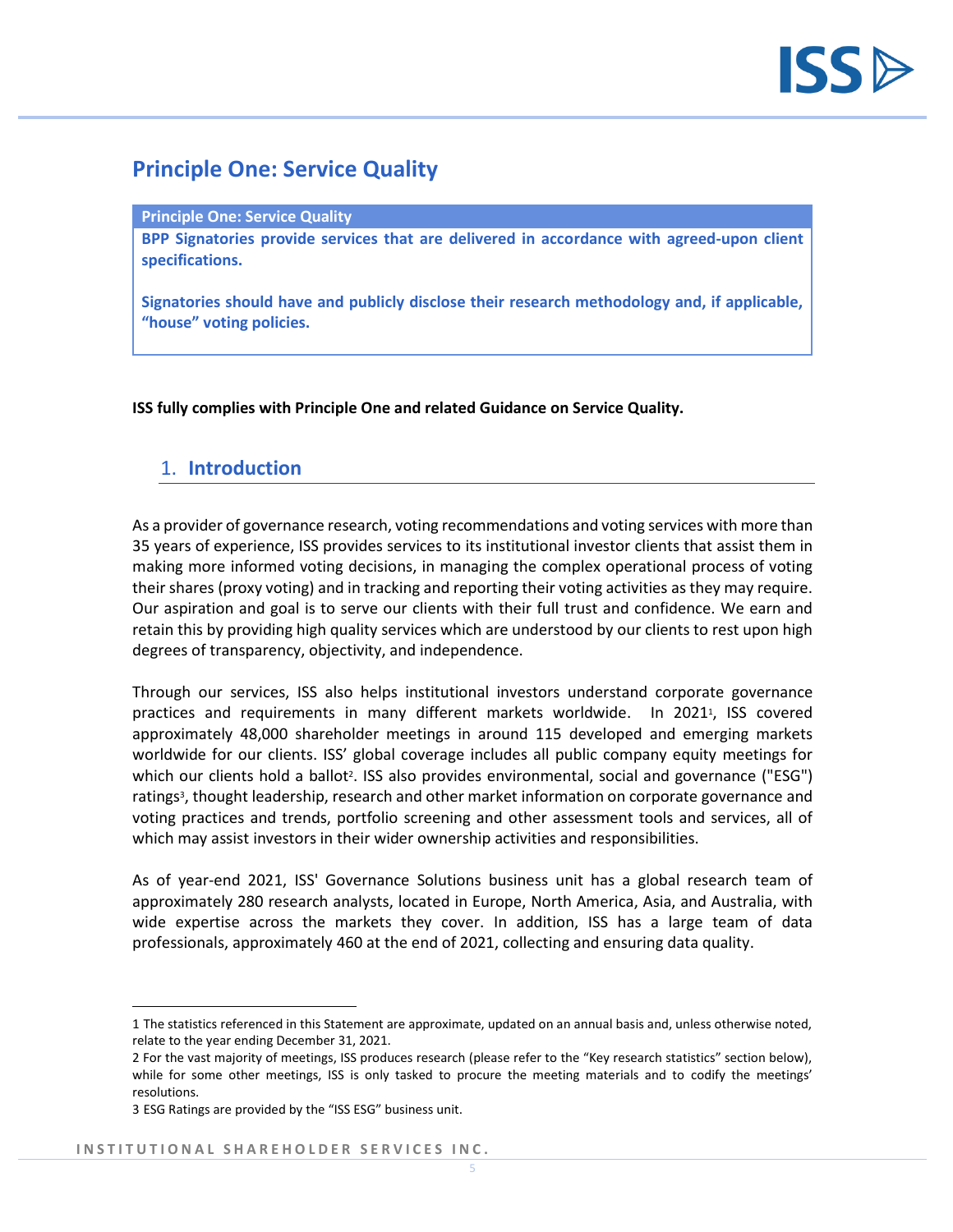

As part of its services providing governance research and voting recommendations, ISS offers and implements on behalf of its clients a variety of voting policies, providing choice and different options reflecting both regional and market differences, and the differing views and requirements of institutional investors.

## **Client custom policies and ISS specialty policies**

## **Client custom policies**

Many institutional investors apply their own unique set of corporate governance and responsible investment guidelines in implementing their proxy voting activities ("client custom policies"). For these clients, ISS prepares voting recommendations based on the client's custom policy(ies) and may also assist clients in developing such custom policies.

ISS manages fully customized voting policies and issues policy vote recommendations for more than 400 clients based on their individual proxy voting policies. These customized voting policies reflect each investor's specific corporate governance philosophies and approaches. As a result, the vote recommendations issued under these policies may well differ from those issued under ISS' benchmark or specialty policies (described below).

## **ISS specialty policies**

Institutional investors may also choose to evaluate governance and other issues from the perspective of sustainability, socially responsible investing, public funds, labor unions (Taft-Hartley), climate or faith-based investing. ISS offers thematic policy guideline options that reflect such perspectives ("ISS specialty policies").

## **ISS benchmark ("house") policies**

ISS also provides research and voting recommendations based on ISS' benchmark policies. These policies are market and/or regional-specific, based on generally accepted principles of good corporate governance, and take into account national and international corporate governance codes and practices, and investor and other stakeholder views. In reviewing and updating these policies each year, ISS gathers broad input from institutional investors, corporate issuers, and other market constituents through policy surveys, issue-specific roundtables, and an open comment period<sup>4</sup>.

Specific benchmark policies are developed for different regions and markets, either via stand-alone market policies, or regional policies with national approaches or exceptions on particular issues where market practices, regulation or investor expectations may vary.

<sup>4</sup> See: <https://www.issgovernance.com/policy-gateway/policy-formulation-application/>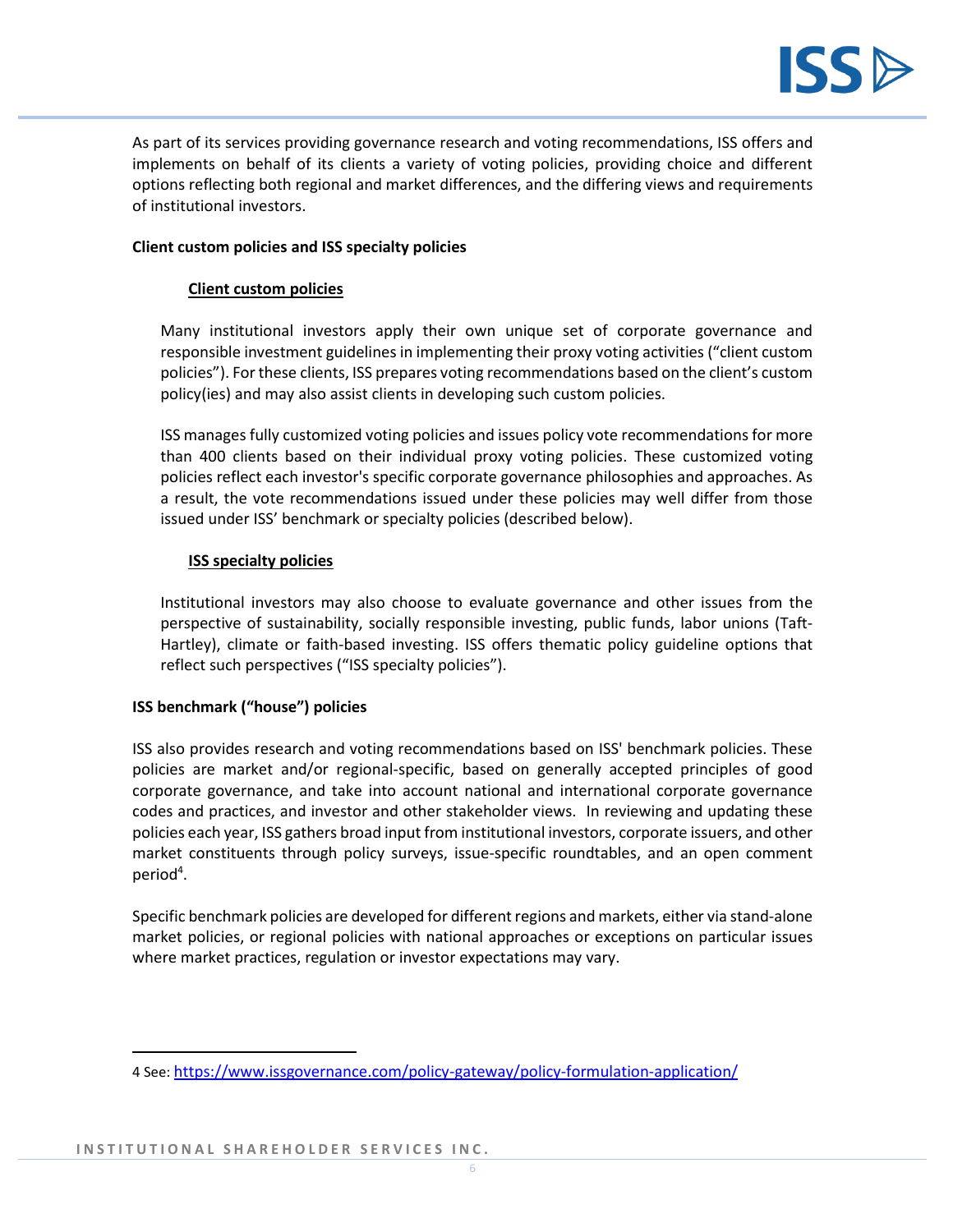

### **Key research statistics**

The below table presents the approximate number of companies and meetings covered by ISS research in the course of 2021.

| <b>Research coverage</b> | <b>2021</b> |
|--------------------------|-------------|
| <b>Companies covered</b> | 34.000      |
| <b>Meetings covered</b>  | 48.000      |

#### **Investors' responsibility for voting decisions**

Regardless of which policy (or policies) a client chooses to use, ISS provides information, analysis and voting recommendations, not voting decisions. As a general matter, the ultimate voting decision for each resolution at a company meeting remains the responsibility of the client, as we believe it should. Many of our clients who subscribe to our research and voting recommendations use our research as an input into their own deliberations, but may ultimately decide to vote differently, in line with their own investment and governance views and company engagement activities in any particular situation.

ISS clients use our research and voting recommendations in a variety of ways. ISS research and voting recommendations will often be one of many resources that institutional investors use in arriving at their voting decisions. For example, many institutional investors have internal research teams that conduct proprietary research and use ISS research to supplement their own work. Some clients use ISS research as a screening tool to identify non-routine meetings or proposals. A number of our clients also use the services of two or more providers of shareholder voting research and analysis.

#### **Independent shareholder voting research & analysis**

We understand and take seriously the potential for actual or perceived conflicts of interest which may result from our business activities and leading position as a provider of shareholder voting research and analysis. To that end, we have a robust set of policies, procedures and practices regarding the identification, avoidance and management of conflicts of interest, in order to ensure our research, analyses and voting recommendations are independent and free from inappropriate bias or undue influence (see Principle 2 of this statement for further details).

## <span id="page-6-0"></span>2. **Responsibilities to Clients**

ISS' services are provided pursuant to a written contract with each client. This typically is structured as a master services agreement, which contains contractual terms, including the relevant governing law, how notices are provided, the methods of terminating the contract, and how disputes are resolved. The master services agreement will be incorporated into appendices that describe the specific services being purchased and the cost of such services. The contract provides the agreed basis as to the terms and conditions under which services are delivered. Most services are offered on an annual or multi-year subscription basis.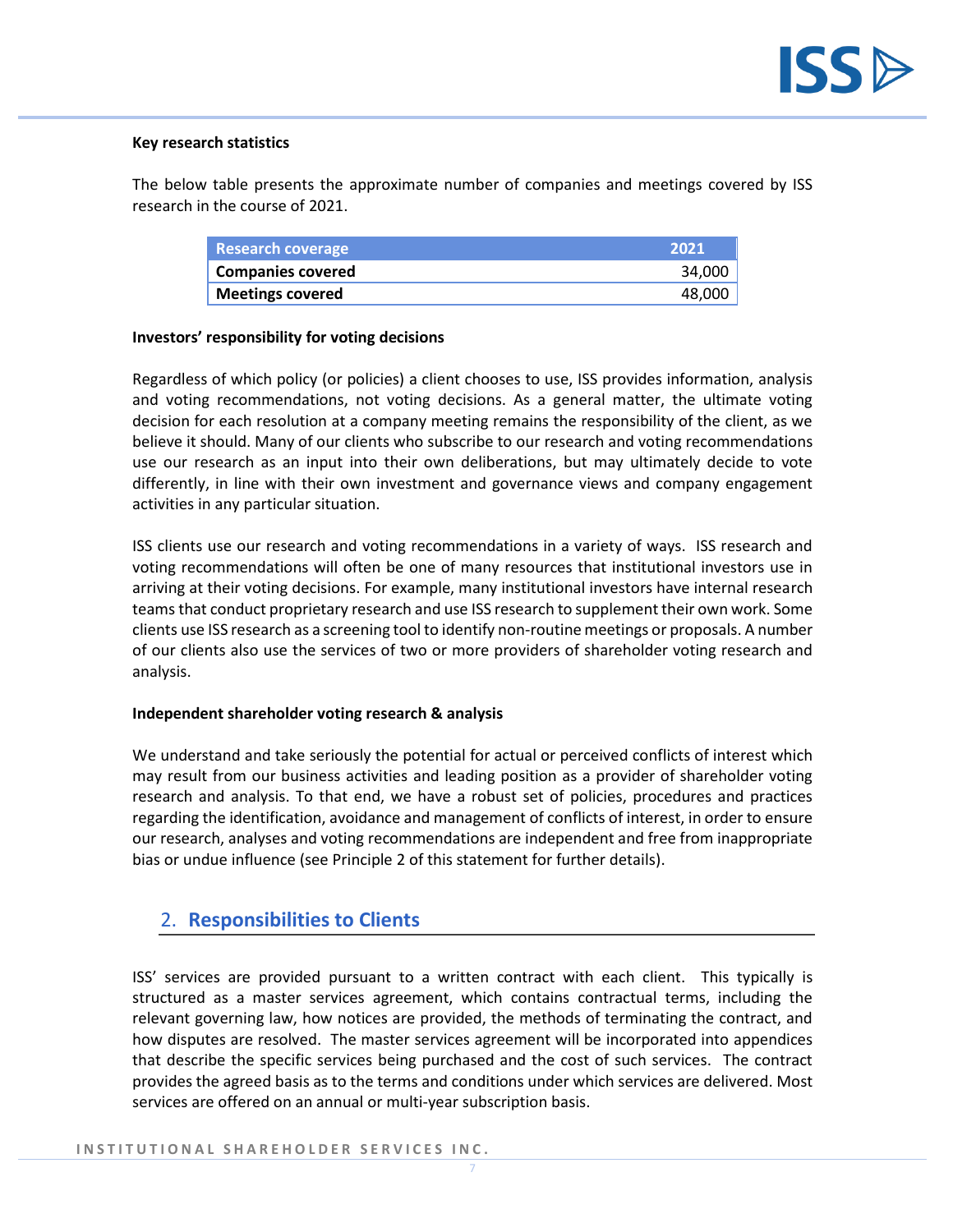

# <span id="page-7-0"></span>3. **Quality of Research**

ISS' quality controls are designed to ensure high levels of accuracy, quality and timeliness in the research and voting process. ISS has dedicated internal employees who provide periodic reviews and assessments on the processes and procedures across different business units.

In addition to internal controls, we further rely on the reviews conducted by an outside auditor during the SSAE 18 process. ISS' most recent SSAE 18 audit report includes a comprehensive accounting of all control objectives and the activities that are executed in order to support each assertion. The processes of the ISS Research, Data and Operations teams are subject to the SSAE 18 review.

ISS has in place robust systems and controls designed to ensure the quality of our shareholder voting research, analysis and voting recommendations. These include:

- Comprehensive information procurement processes for company-published information and meeting documentation;
- Data consistency and quality checks;
- Voting research reports and recommendations are prepared by appropriately trained analysts;
- Voting research reports and recommendations are reviewed by at least one other person with relevant expertise;
- In some markets, ISS may, at its discretion, also provide companies with an opportunity to review a draft analysis to further check factual accuracy (see Principle 3).
- In instances where new material information becomes available after an ISS report has been published and before investor voting deadlines, or where any factual inaccuracy that warrants correction is drawn to our attention, an updated report is promptly issued to clients.

Additionally, ahead of the 2022 annual meeting season, ISS launched a new data verification (DV) portal for U.S. corporations, a major expansion of ISS' current DV program. The program allows for verification of more than 400 governance and compensation datapoints that are principally used and reflected in ISS' proxy research report on companies.

# <span id="page-7-1"></span>4. **Research Methodology**

ISS has a robust research methodology designed to ensure the consistent and timely delivery of high quality and reliable research, analysis and recommendations.

The research methodology covers the following essential features, all as more fully described below:

The general approach that leads to the generation of research;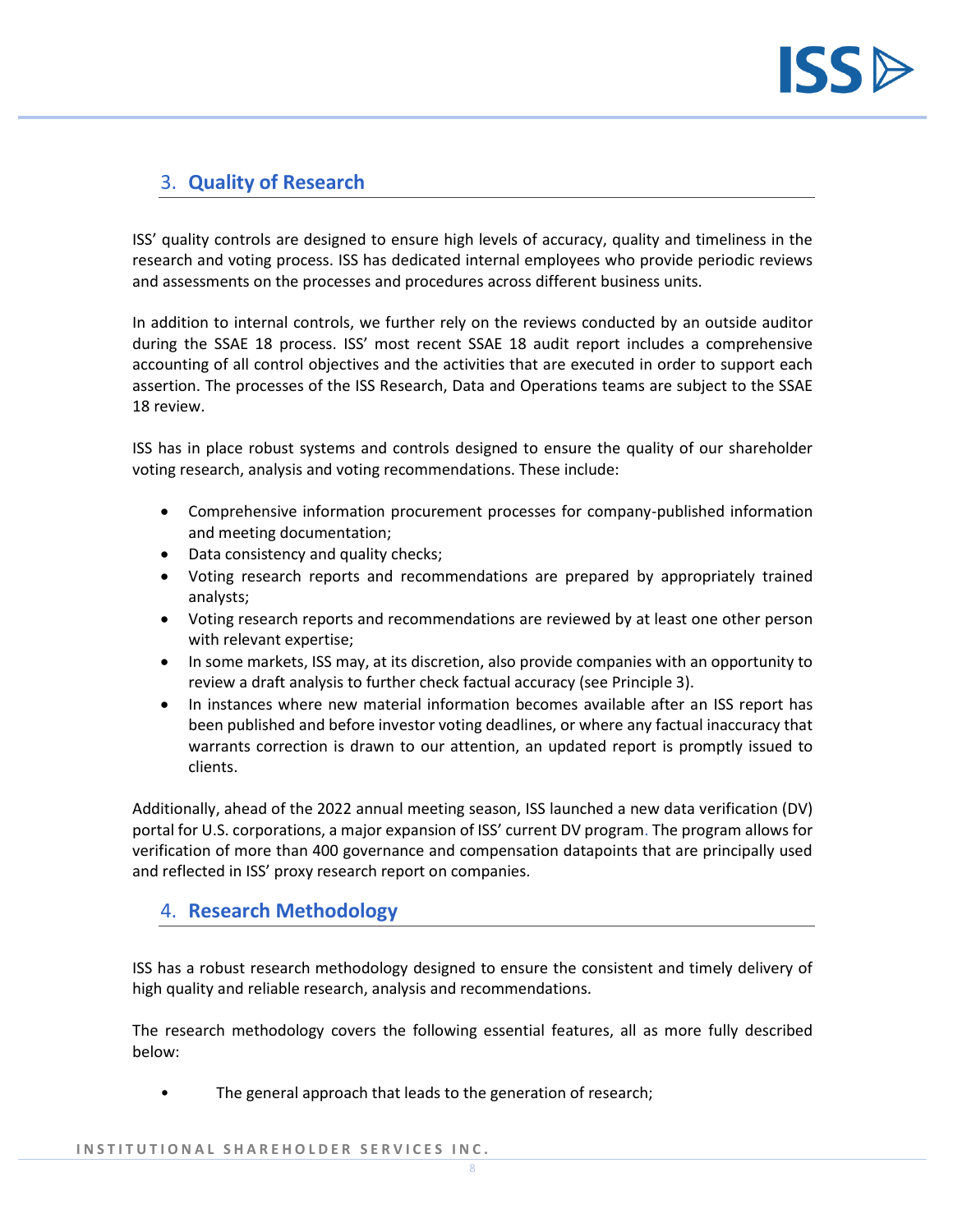

- The data and information sources used;
- The extent to which local conditions and customs are taken into account;
- The extent to which custom, specialty or ISS benchmark ("house") voting policies or guidelines may be applied; and
- The systems and controls deployed to reasonably ensure the reliability of the use of information in the research process, and the limitations thereof.

#### **General approach**

ISS is committed to providing independent, timely, accurate, and insightful shareholder voting research and analysis on every publicly traded company in our clients' portfolios, regardless of size or location, taking into account local market regulations and practices. In 2021, ISS produced research on approximately 48,000 meetings in approximately 115 markets.

Our firm has continued its commitment to providing a wide range of high-quality services to our clients. We believe our global and local market footprint and expertise allow us to offer the highquality research and voting recommendations that our clients require.

ISS analysts have in-depth knowledge of best practices, regulations and investor expectations in each global market for which we provide research coverage, including on issues such as board independence, pay practices and the role of government and industry associations in setting local governance standards.

The research process follows a six-step approach that is designed to ensure the efficient and timely delivery of high-quality information, research and voting recommendations to clients:

- Client Holdings and Meeting feeds received by ISS;
- Procurement of Meeting Materials (including proxy statements, meeting agendas, etc.);
- Meeting Agenda Coding each agenda item tagged with a code to indicate issue type and facilitate application of voting policies;
- Data Collection based on publicly disclosed information;
- Benchmark Research Analysis and Delivery;
- Specialty and Custom Research Analysis and Delivery.

Our research services also include:

- **Direct access to research analysts:** Whether dealing with a complex vote decision or looking for clarity on a complex governance issue, clients have access to ISS' research analysts.
- **Thought leadership:** Clients have access to ISS webinars, topical insights, thought leadership output, industry events, educational and thematic research, and publications to ensure they are kept abreast of governance and other ESG trends and news in a constantly changing regulatory landscape.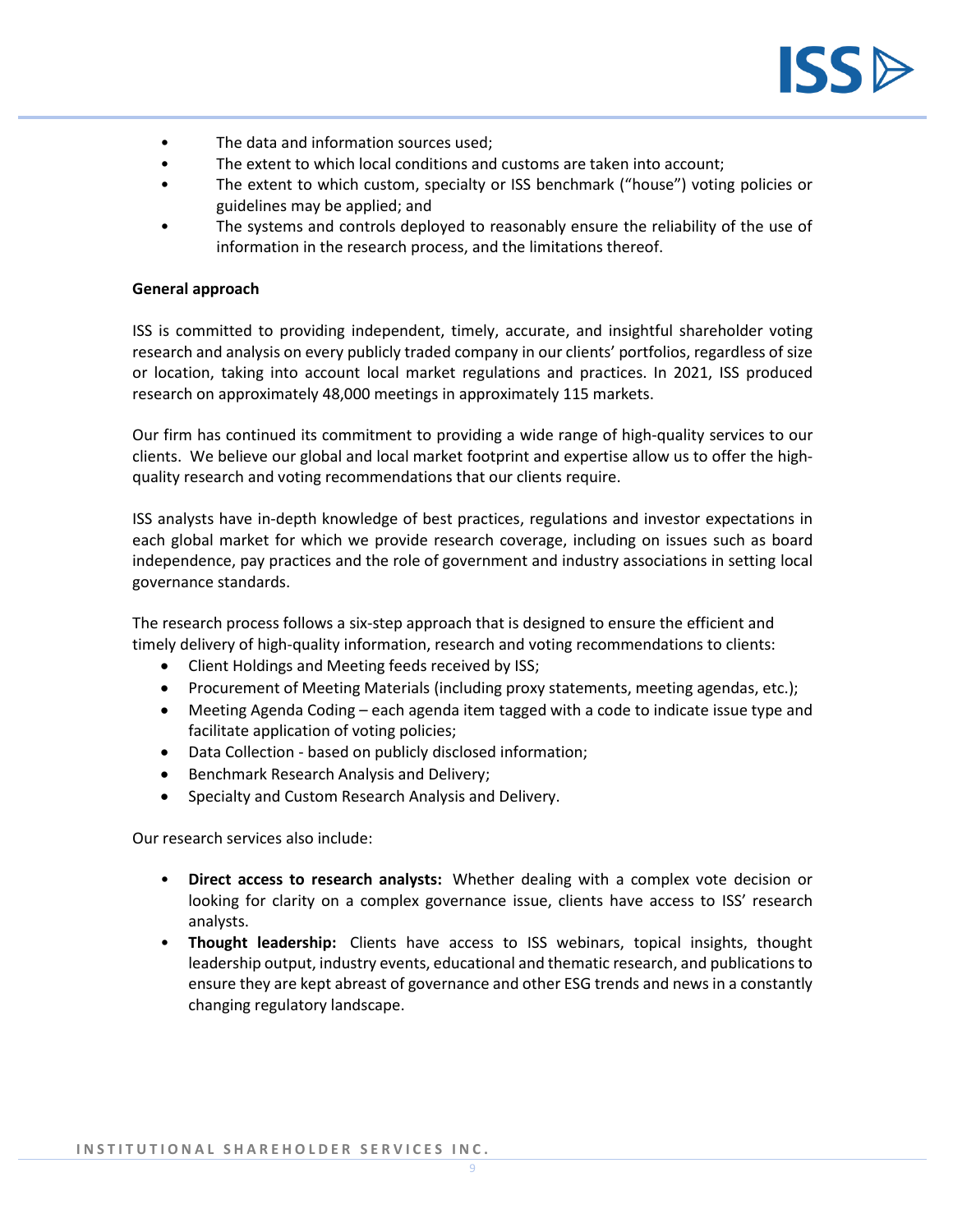

### **Information sources**

ISS' proxy research and analyses are based on publicly available information. ISS aims to take into account all relevant information released by analyzed companies, such as annual reports, meeting agendas and resolutions, articles of association and other public filings. All original company materials used by ISS are referenced or made available to clients. In addition, company issued information is supplemented by other publicly available information such as information on board changes, regulatory matters, news events, industry trends, etc.

As a result, ISS provides a comprehensive data set including on board membership, executive compensation, financial performance, and ownership that provides context for the review of agenda items.

As part of the research process, ISS may undertake dialogue with company representatives, institutional shareholders, shareholder proponents and other relevant parties to ensure a full understanding of and deeper insight into key issues. This dialogue helps enrich the analyses for clients.

The purpose of the dialogue with companies is to improve the overall quality of the research produced by ensuring analysts have full information and understanding of relevant facts and explanations provided by the company. This type of dialogue can also serve to provide additional transparency regarding company disclosures that ISS may use to provide context for its clients around the application of its policies.

In undertaking such dialogue, ISS specifically requires that companies do not share confidential or material non-public information.

ISS' dialogue with issuers is transparent to clients. ISS' research reports generally include a section detailing any relevant dialogue with the company, shareholder proponents or other stakeholders, including the date(s) of dialogue, the topic(s) covered, the initiator of the dialogue, and the outcome.

#### **Local conditions and customs**

ISS' research approach is based on structured voting policies and guidelines that incorporate established policy frameworks and internal expertise with investor and broader market feedback.

Our benchmark policies are informed by the following main factors:

- global governance standards, such as the ones defined by the Organisation for Economic Co-operation and Development (OECD) and the International Corporate Governance Network (ICGN);
- local regulation and soft regulation such as codes of best practices and stewardship codes;
- new and evolving topics and market trends;
- ISS institutional investor client expectations;
- relevant input from other market constituents.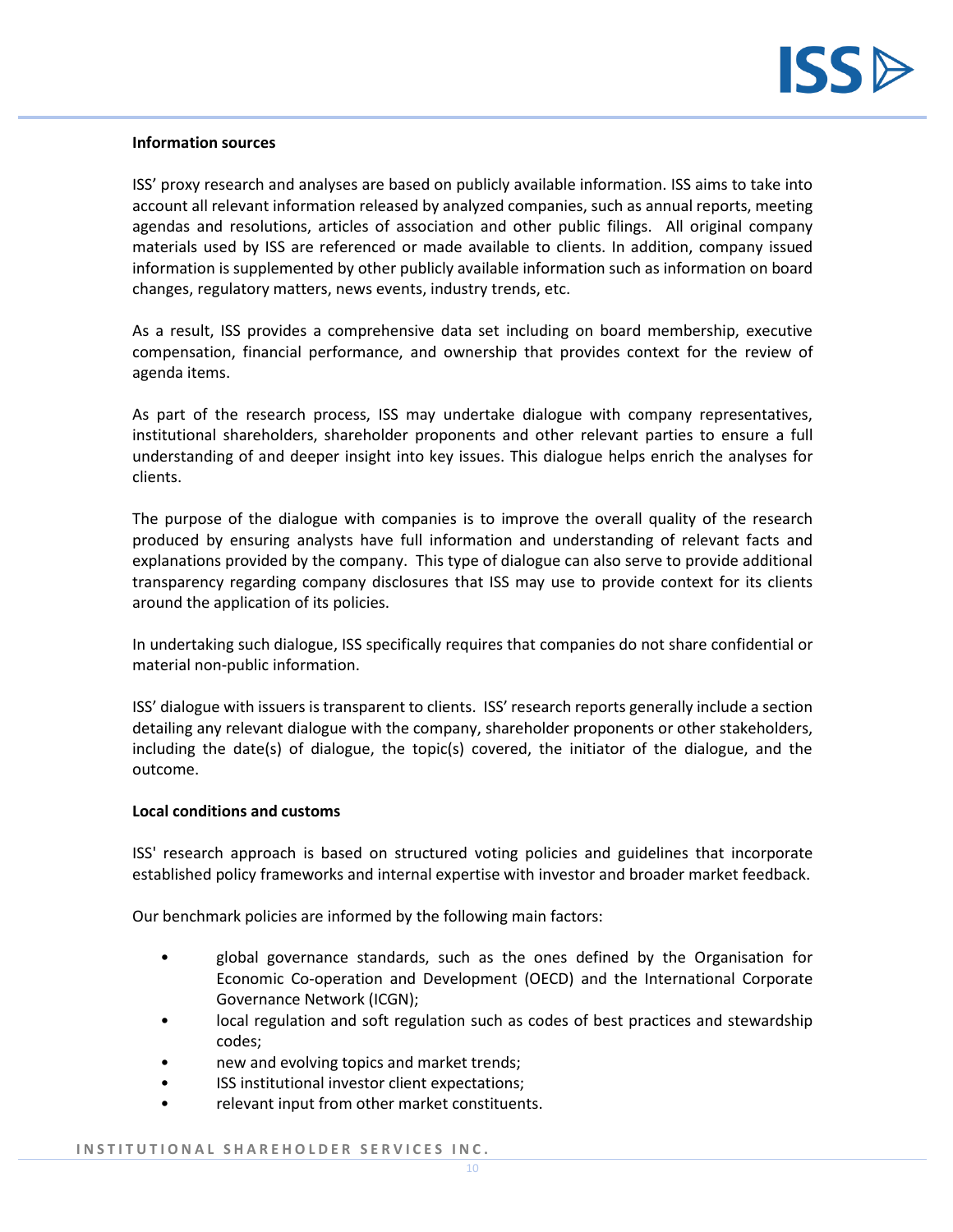

#### **Custom, specialty or benchmark ("house") voting policies**

ISS offers an extensive array of voting policies and choices to meet the varied needs of institutional investors and their clients. Investors can choose from ISS' global benchmark policies, ISS specialty policies that evaluate governance issues from the perspective of socially-responsible investors, public funds, labor unions (Taft-Hartley), faith-based investors, climate-focused investors, and sustainability issues outlined by signatories to the Principles for Responsible Investments ("PRI") supported by the United Nations. ISS also manages full custom voting policies and provides customized voting recommendations for institutional clients who want to vote their shares according to their own specific guidelines and philosophies (see "Client Custom Voting Policies" below).

#### **Systems and controls**

ISS has robust policies and procedures to ensure the integrity and quality of the research process. ISS is a Registered Investment Advisor with the U.S. Securities and Exchange Commission, and as such has a comprehensive global compliance program. ISS also undertakes and is subject to periodic SSAE 18 audits (see "Quality of Research" section above for further details).

#### **Timely delivery of research**

ISS employs a minimum 2-week target delivery date for shareholder voting research and recommendations prior to the meeting date (for markets where company disclosure practices permit), often significantly exceeding this. As examples, in 2021, we delivered research reports on average 22 days prior to the meeting date for U.S. meetings, and 19 days prior to the meeting date for ex-U.S. meetings.

#### **Diversity of opinions**

ISS is committed to providing our clients easy access to a variety of opinions from different sources. To that end, in 2013, ISS took the inclusive step of opening its online voting platform, ProxyExchange ("PX"), to research produced by a number of other service providers, and has maintained this service since then.

As a result, ISS clients who also subscribe to certain third-party research can access that research on PX and benefit from more efficient workflow by utilizing the PX platform to access their varied research subscriptions in one place.

<span id="page-10-0"></span>ISS' shareholder voting research and analysis is also currently available via the FactSet platform for ease of workflow for those clients who have relationships with both vendors.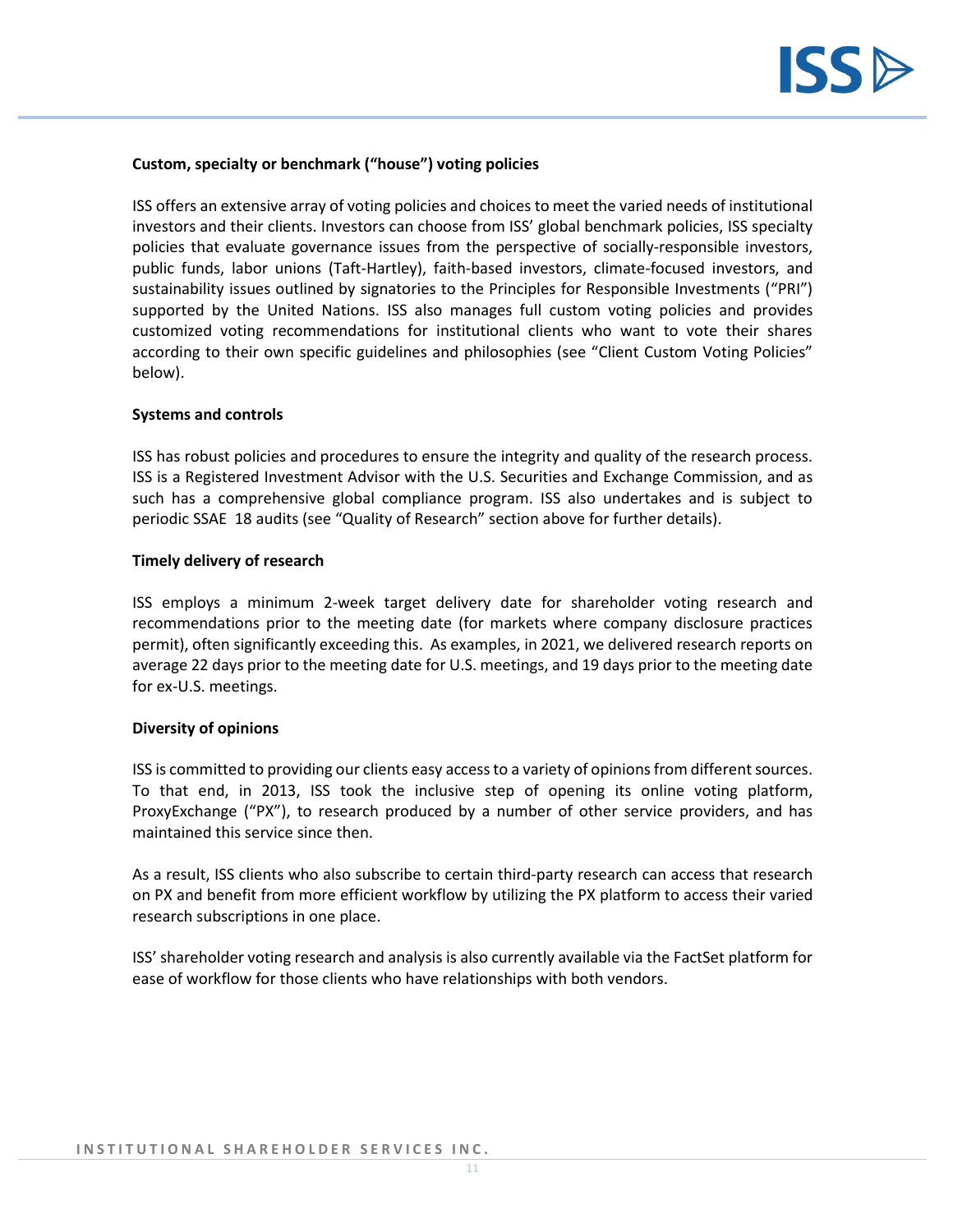

# 5. **Client Custom Voting Policies**

In many instances, ISS prepares voting recommendations based on a client's own voting policies and approaches, and may assist clients in developing such custom policies as well. ISS manages fully customized voting policies and issues policy vote recommendations for more than 400 clients based on their individual proxy voting policies. These customized voting policies reflect clients' unique corporate governance and voting philosophies. As a result, the vote recommendations issued under these policies may well differ from those issued under our benchmark or specialty policies.

ISS' custom research analysts are available to provide guidance to clients to assist them in creating and refining their own voting policies and ensure that they accurately reflect their unique values and priorities, while also taking into account local market standards and codes of best practice in each market to the extent they wish. For example, clients can easily calibrate and backtest their own policies by market to ensure consistency of application to their own governance philosophies. A regular review of clients' custom policies also ensures that any new or emerging issues that have garnered increased interest in the investment community are appropriately taken into account.

# <span id="page-11-0"></span>6. **Signatory Policies (ISS "house" policies)**

## **ISS benchmark policies**

ISS provides research and voting recommendations based on ISS' benchmark ("house") policies as well as custom and specialty policies. These benchmark policies are market or region-specific and are based on generally accepted principles of good corporate governance, taking into account relevant national and international corporate governance codes and practices, and investor and other stakeholder views.

ISS' benchmark policies are designed to cover resolutions put forward by listed companies and shareholder proponents. This includes all standard resolutions pertaining to shareholder rights, board elections, executive remuneration and external auditors, as well as resolutions pertaining to corporate transactions and/or ESG matters.

In developing its benchmark policies, ISS refers to its ISS Global Voting Principles<sup>5</sup>. Those principles provide four key tenets on accountability, stewardship, independence, and transparency, which underlie our approach to developing ISS voting policies and recommendations on management and shareholder proposals at publicly traded companies. These principles guide our work to assist institutional investors in meeting their fiduciary requirements with respect to voting and by promoting long-term shareholder value creation and risk mitigation at their portfolio firms through the support of responsible global corporate governance practices.

<sup>5</sup> See : <https://www.issgovernance.com/policy-gateway/iss-global-voting-principles/>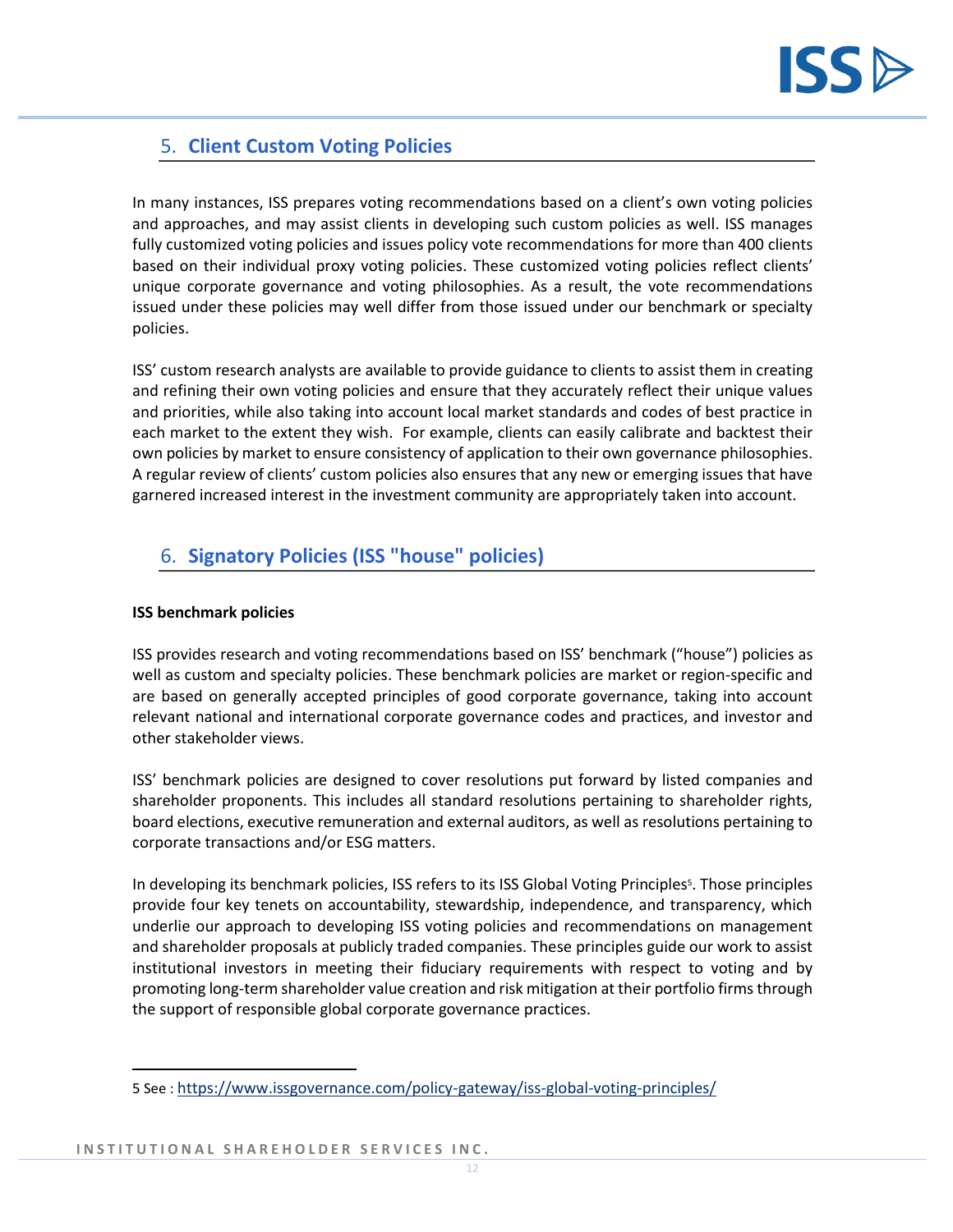

These are designed to respect shareholder rights and provide appropriate transparency, taking into account relevant laws, customs, and best practice codes of each market and region, as well as the rights and responsibility of shareholders to make informed voting decisions.

## **Policies, local standards and transparency**

ISS benchmark policies are developed for different regions and jurisdictions, either via stand-alone market-specific policies, or regional policies with national approaches or exceptions on particular issues where practices and requirements vary. These policies (or "proxy voting guidelines") are disclosed publicly on the ISS website<sup>6</sup>.

The ISS benchmark policies are developed through a robust process that uses ISS' expertise as well as input from the broader governance and investor community. The ISS research team engages with institutional investor clients, corporate issuers, the academic community, and industry experts worldwide to gather input on ISS' proxy voting policies and methodologies each year. This enables us to evolve the benchmark policies in order to consistently provide expert and fact-based research through a shareholder value and risk mitigation lens.

ISS' approach takes into account the specific facts of the companies covered, with an effort to ensure the relevant nuances of each company are understood and its corporate governance practices are viewed in the context of best practices, industry norms and its history. For example, issuer explanations on deviations from "comply-or-explain" corporate governance codes are taken into account.

## **ISS Benchmark Policy development and update process<sup>7</sup>**

ISS works to ensure its policies are relevant, clear, balanced, and well-reasoned. Led by the ISS Global Policy Board, the firm has a robust and inclusive approach to policy development that incorporates ISS' own expertise combined with feedback from a diverse range of market participants through multiple channels such as:

- A public annual policy survey of institutional investors, and corporate issuers;
- Roundtable sessions with investors and other stakeholders; and
- Ongoing feedback from market participants.

The ISS Global Policy Board and policy subcommittees use this input to develop annual draft policy updates and address emerging governance and other voting-related issues. Before finalizing these updates, ISS publishes draft updates publicly for an open review and comment period. Comments received during the open comment period are posted to ISS' Policy Gateway<sup>8</sup> in order to provide the highest level of transparency into the received feedback. Final policy guidelines are typically

<sup>6</sup> See:<https://www.issgovernance.com/policy-gateway/voting-policies/>

<sup>7</sup> See :<http://www.issgovernance.com/policy-gateway/policy-formulation-application/>

<sup>8</sup> See :<http://www.issgovernance.com/>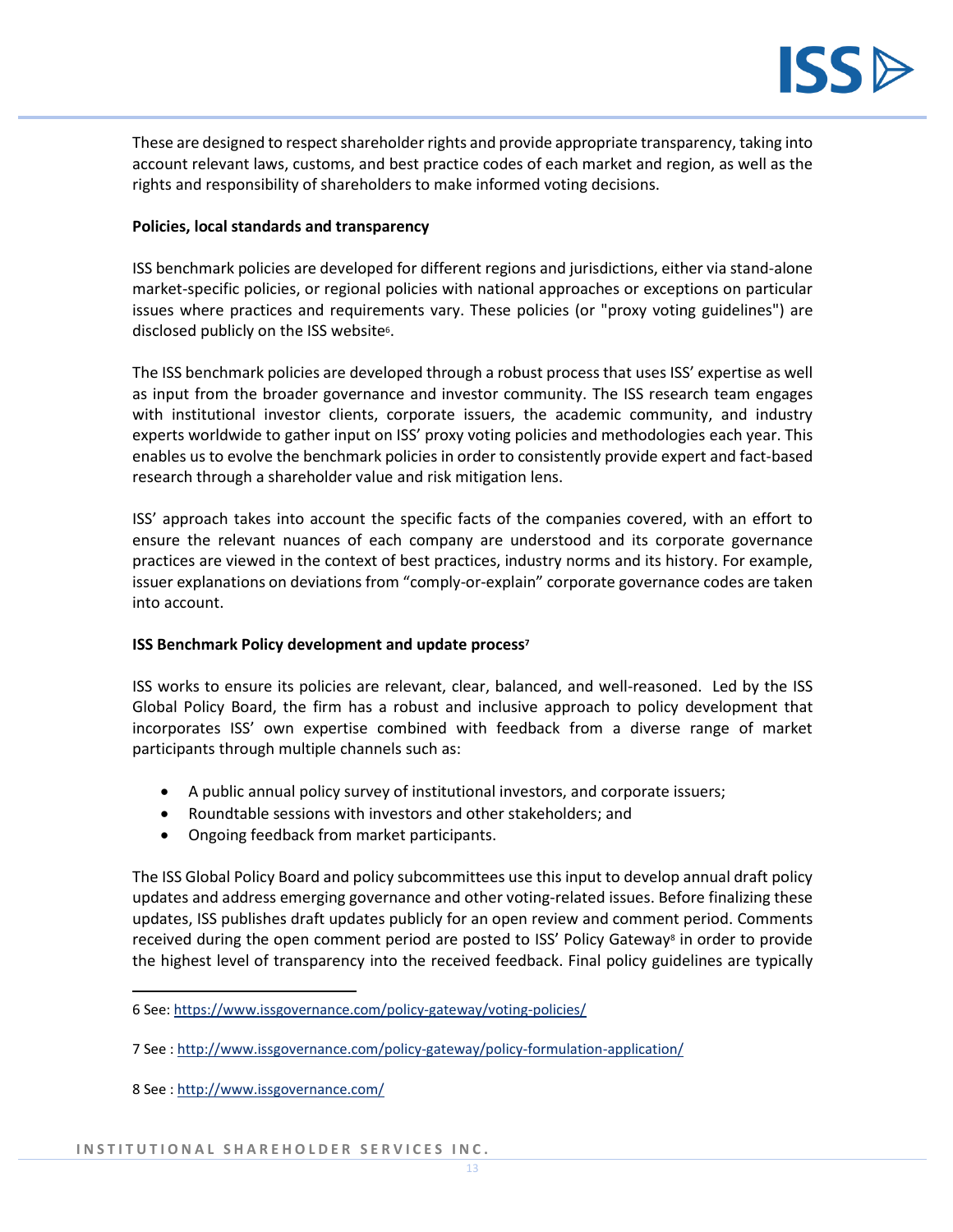

published in November or December of each year to apply to meetings held from February onwards of the following year<sup>9</sup>.

Once finalized, we publish all ISS policy guidelines on our public website each year for full transparency and availability.

# <span id="page-13-0"></span>7. **Employee Qualification & Training**

#### **Organization**

More than 2,600 professionals, located across 29 global offices, contribute to ISS' ability to provide products and services to its clients.

**ISS' offices, procurement centers and research centers**



## **Experience and Qualifications of research analysts**

ISS' research team currently consists of approximately 280 research analysts worldwide, fluent in over 30 languages, and many with advanced degrees in finance, business and law. Much like the structure in the financial institutions we serve, our research group includes market-based and sector-based analysts as well as specialist teams that focus on, for example, custom research and custom policy development.

<sup>9</sup> Different timeframes may apply for select markets (such as Australia and New Zealand).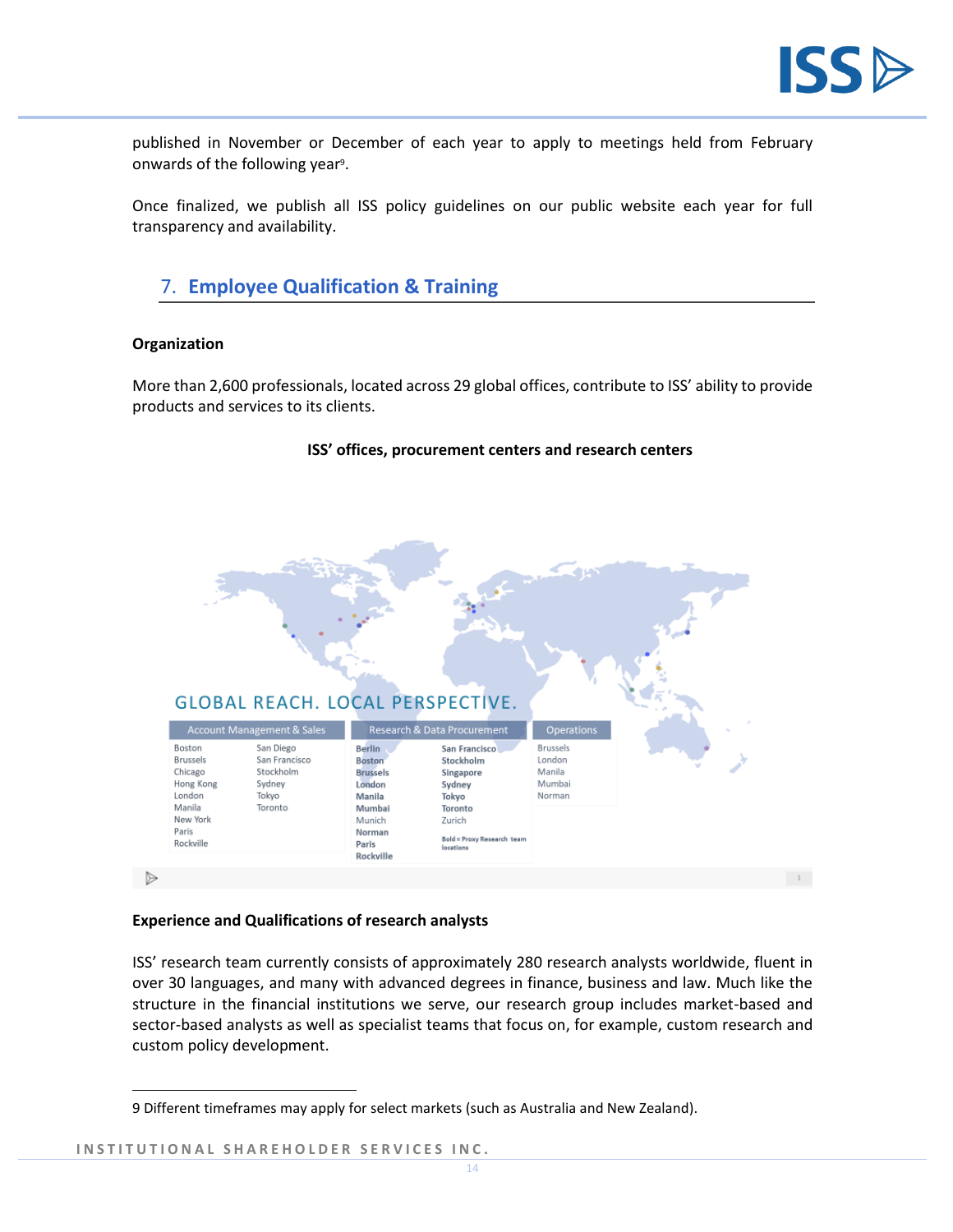

The research team includes members with experience in investment banking, mergers and acquisitions, remuneration consulting, corporate actions, corporate responsibility and regulatory compliance. The majority of market analysts are nationals or fluent in the language(s) of the country or region they cover, with relevant expertise. In larger markets, research teams may be segmented into sector and topic teams to provide the best possible coverage of complex meeting items, particularly as best practices can vary across markets and sectors. ISS analysts and other specialists also possess in-depth knowledge of country codes of best practice, relevant legal and regulatory structures, remuneration practices and the role of government and industry associations in setting global governance standards.

## **No outsourcing of ISS research**

ISS does not outsource any part of its research process.

## <span id="page-14-0"></span>8. **Timeliness**

ISS strives to provide clients with high-quality and timely services, subject to the availability of sources of information from issuers and shareholder resolution proponents, as well as intermediary constraints (for example, custodian and corporate vote deadlines and intermediary cut-offs).

ISS employs a minimum 2-week target delivery date for shareholder voting research and recommendations prior to the meeting date (for markets where company disclosure practices permit), and often significantly exceeds this. As examples, in 2021, we delivered research reports on average 21 days prior to the meeting date for U.S. meetings, and 17 days prior to the meeting date for ex-U.S. meetings.

# <span id="page-14-1"></span>9. **Client Feedback & Complaint Management**

ISS aims to facilitate and be responsive to comments, feedback or complaints from clients. This is accomplished by, for example, making analysts available to discuss the content of research reports and recommendations with clients. In addition, in many cases, client needs are addressed through the designation by ISS of a relationship manager (client consultants and client managers) to assess client needs, to act as an on-going source of information, and to receive client feedback on an ongoing basis. Moreover, clients subscribing to a custom research service are assigned dedicated custom research analysts (with appropriate backups) that can assist them with aspects of their custom policy, ranging from its drafting, regular updates, application in particular circumstances or geographies and custom recommendations.

Feedback and complaints from issuers, shareholder proponents and other stakeholders are discussed below within the section on Principle 3.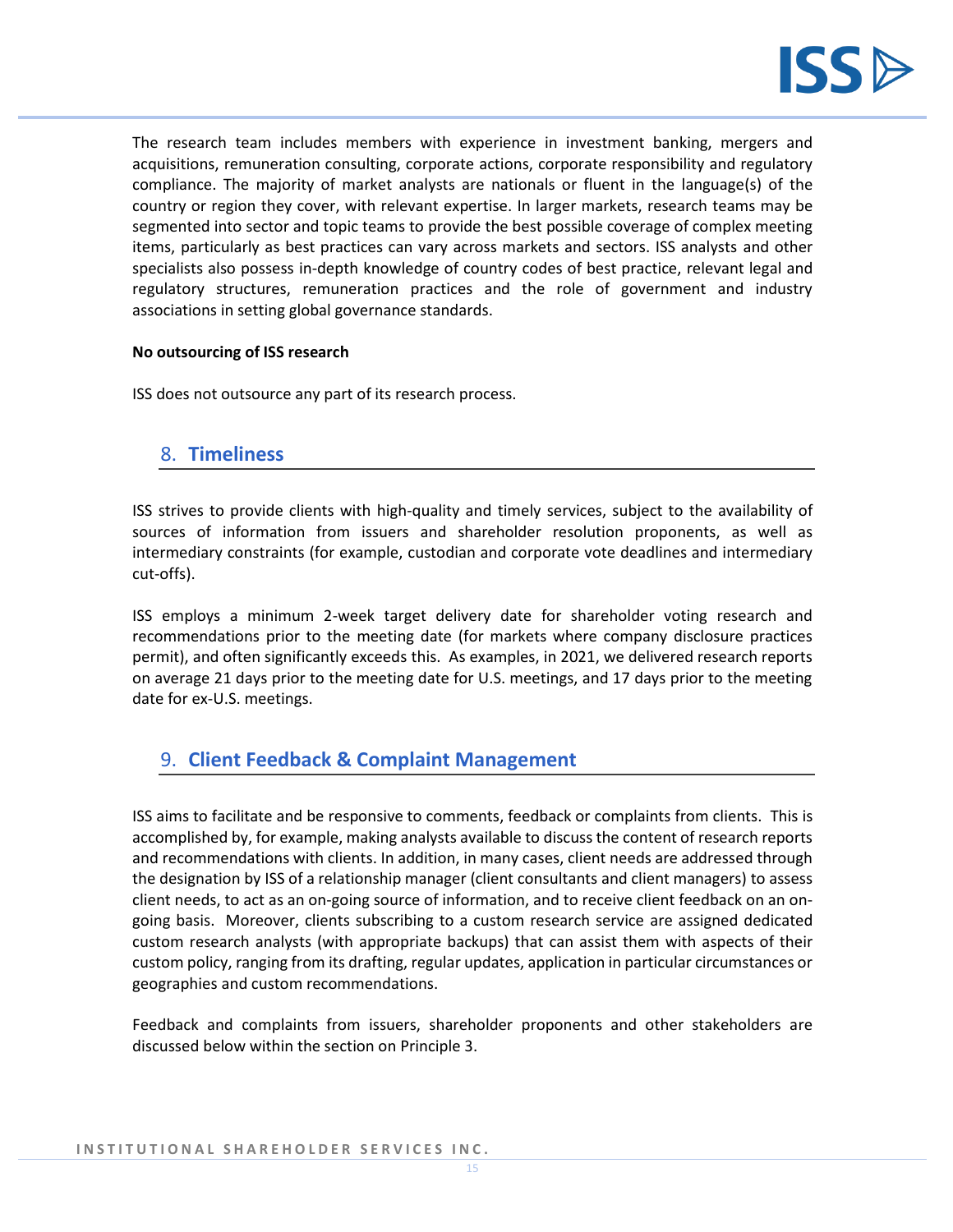

# <span id="page-15-0"></span>10. **Client & Supplier Understanding**

In establishing a client relationship, ISS seeks to understand how a client will use the services that are being purchased. In general, ISS will initially propose to provide services pursuant to the terms of a standard form of contract, i.e., a Master Services Agreement. However, ISS may modify its form of contract to address special circumstances that may exist in a specific situation, which may include the availability, completeness, reliability, and timeliness of data to be used by ISS in performing the services.

ISS also provides clients with a framework that enables them to fulfill their due diligence requirements. We do this by making our external operational audits available for review and inviting clients to perform their own due-diligence visits/reviews of our services. During such visits and reviews, clients have the opportunity to interact with ISS' research and operational teams, as well as other teams from ISS.

# <span id="page-15-1"></span>11. **Client Disclosure Facilitation**

## **ISS helps its clients disclose the use of voting research & analysis services**

ISS recognizes that institutional investors may be subject to disclosure requirements regarding their use, if any, of shareholder voting research and analysis services. This may be required by stewardship codes such as the UK Stewardship Code for institutional investors, and sometimes these are mandates which are dictated internally by a client.

ISS works with its clients to assist them in these disclosure requirements. ISS' assistance typically includes the identification of ISS as a service provider, a detailed explanation of the type and scope of the services provided, and the voting policies applied.

## **ISS does not disclose voting decisions of clients**

We do not disclose any voting decisions of our clients, unless specifically instructed by the client to do so.

#### **Voting Disclosure Service for institutional investors**

Increasingly, institutional investors are under a legal, fiduciary and/or contractual obligation to publicly disclose their voting records.

ISS offers a Voting Disclosure Service (VDS) to help institutional investors disclose their voting policy and voting records to appropriate stakeholders. Stakeholders can easily search and view the voting records disclosed for each security in each portfolio<sup>10</sup>.

<sup>10</sup> See <https://www.issgovernance.com/solutions/proxy-voting-services/vote-disclosure-services/>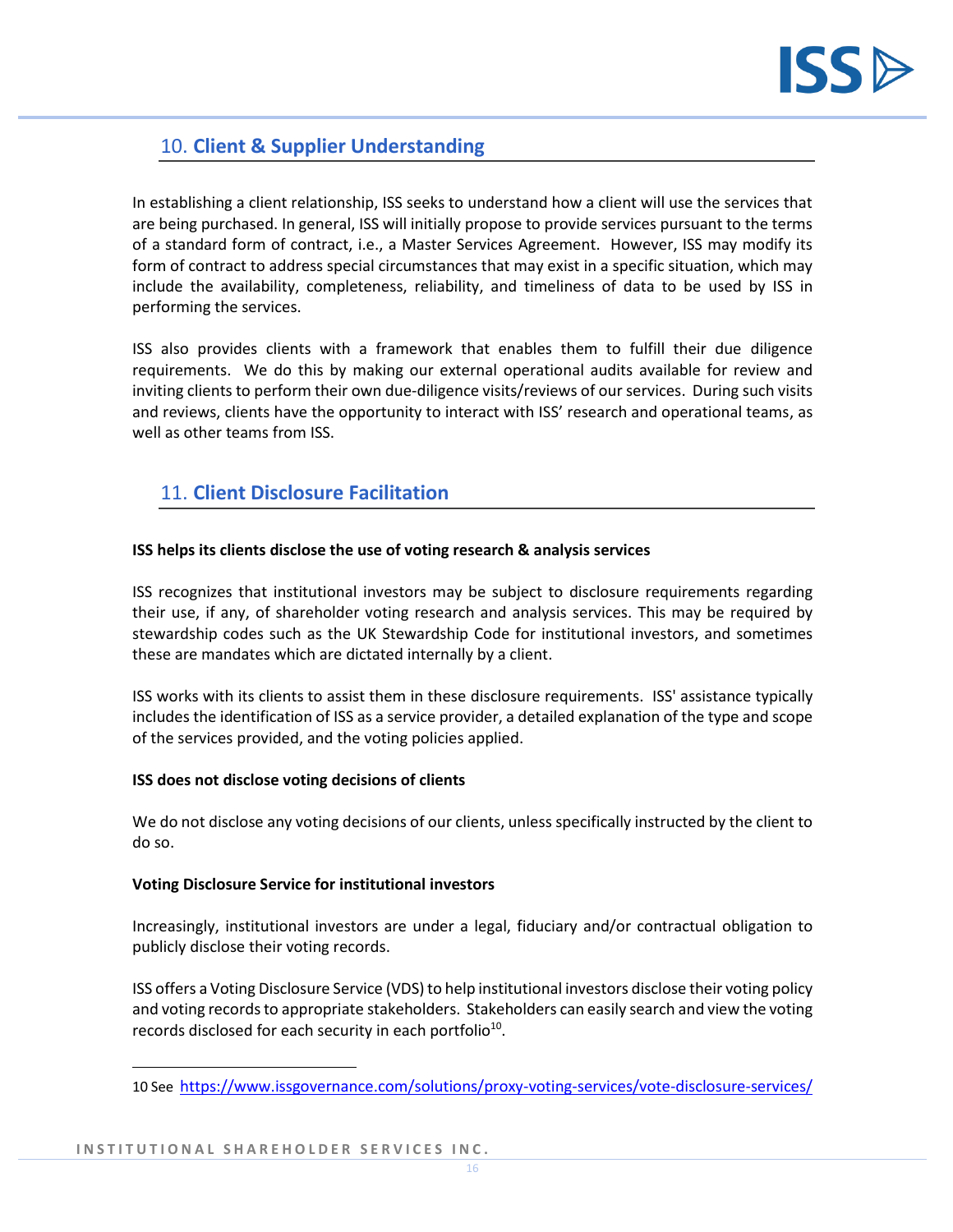

# <span id="page-16-0"></span>12. **Staff Diversity and Qualifications**

ISS is committed to respecting diversity, equity and inclusion (DE&I) and developing a culture of equal opportunities and inclusion that values collaboration, integrity and flexibility. ISS is also committed to a work environment in which all individuals are treated with dignity and respect.

|                 | <b>Female</b> | <b>Male</b> |
|-----------------|---------------|-------------|
| <b>Americas</b> | 36%           | 64%         |
|                 |               |             |
| <b>APACI</b>    | 51%           | 49%         |
|                 |               |             |
| <b>EMEA</b>     | 47%           | 53%         |

*\*Above figures are approximate as of January 2022*

The data highlights ISS' diversity data which covers ISS employees across the Company's global locations.

Biographies of selected ISS Global Research team leaders are available through the ISS website in the following lin[k https://www.issgovernance.com/policy-gateway/global-research-leadership/.](https://www.issgovernance.com/policy-gateway/global-research-leadership/)

The minimum education standard for research staff is a bachelor's degree from an accredited college or university, but many possess graduate degrees (MBA, MA, JD) and/or professional certifications (such as CFA, CPA, CEP). The average tenure of ISS' full-time research analysts is five years, and many senior personnel have ten years or more of experience at ISS as analysts and experts. In undertaking proxy research, many analysts bring practical experience in investment management, investment banking, mergers & acquisitions, compensation matters, corporate actions, corporate responsibility and regulatory compliance.

Team members participate in structured training and development programs, based on perceived needs or benefits, which may include on- and off-site development courses and external professional training. Research analysts are expected to go beyond their core research related duties to provide in-depth, thematic research pieces covering the latest trends and developments for their market, region, sector, or topic of specialty. These projects are done under the tutelage of team leaders and often involve collaboration across disciplines and areas of focus.

In addition, ISS has an internal training platform called ISS University. This knowledge-sharing platform is open to all employees and provides learning and development experiences that expand on the expertise of the employees, allowing them to develop strategic skills and thrive in their chosen paths. The materials give employees an overview of the ISS business and product suites and most courses are accompanied by an advanced course on each subject.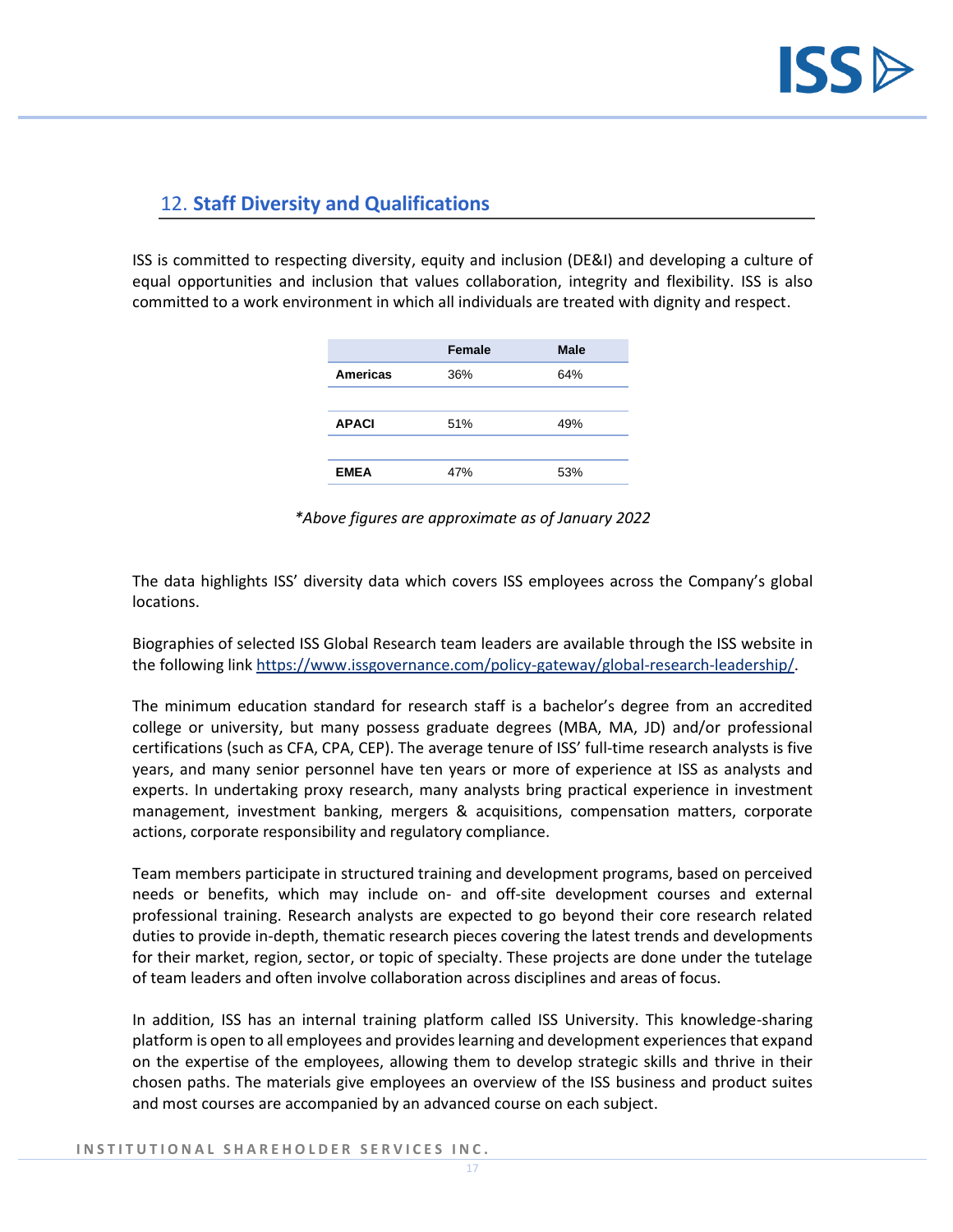

Training for a new research analyst depends on the individual's experience and specialty and generally includes formal training in corporate governance concepts and ISS policies and processes, and extensive mentoring with one or more senior members of the team. During this period, new analysts build a foundation in board, compensation, environmental and social, and economic issues.

Moreover, research analysts may attend debriefings with senior staff following speaking presentations to clients and others in the industry at which issues are discussed and debated. Collectively, this helps to ensure analysts are abreast of those issues of importance to clients.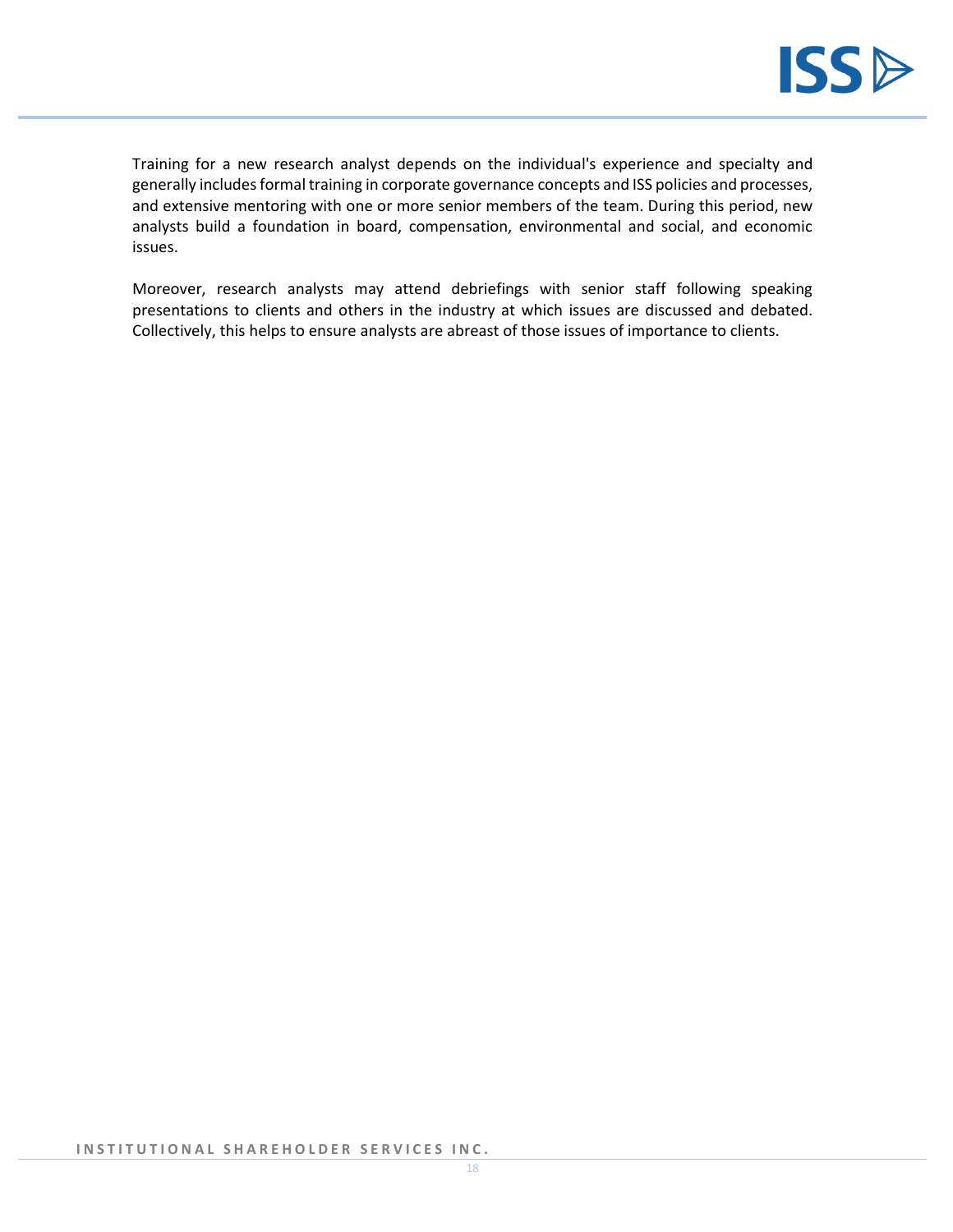

# <span id="page-18-0"></span>**Principle Two: Conflicts-of-Interest Avoidance or Management**

**Principle Two: Conflicts-of-Interest Avoidance or Management** 

**BPP Signatories should have and publicly disclose a conflicts-of-interest policy that details their procedures for avoiding or addressing potential or actual conflicts of interest that may arise in connection with the provision of services.**

**BPP Signatories should also have a process in place to identify and disclose without delay to their clients, on a case-by-case basis, actual or potential conflicts of interest or business relationships that may influence the preparation of their research, advice and voting recommendations and the actions they have undertaken to eliminate, mitigate and manage actual or potential conflicts of interest.**

**ISS fully complies with Principle Two and related Guidance on Conflicts of Interest Management.**

# <span id="page-18-1"></span>1. **Introduction**

ISS has adopted and publicly discloses its conflict-of-interest policies, which detail ISS' procedures for addressing potential or actual conflicts of interest that may arise in connection with the provision of services.

As a service provider to institutional investors, ISS understands and takes extremely seriously the potential for actual or perceived conflicts of interest which might impact the integrity of the research and services we provide to our clients. Such potential conflicts of interest need to be effectively managed and mitigated by appropriate measures. The measures undertaken by ISS are fully described below.

## **ISS business practices and principles**

ISS' goal is to serve our clients with their full trust and confidence. We earn and retain this by providing high quality services which are understood by our clients to rest upon high degrees of transparency, objectivity, and independence.

Because of the breadth of our client base, we understand and address the potential for actual or perceived conflicts of interest with may result from our many business activities.

Accordingly, we proudly live by these fundamental tenets:

- We place our client's interests first and above our own.
- We never use, leverage, or favor a relationship with one client to the deliberate disadvantage of another.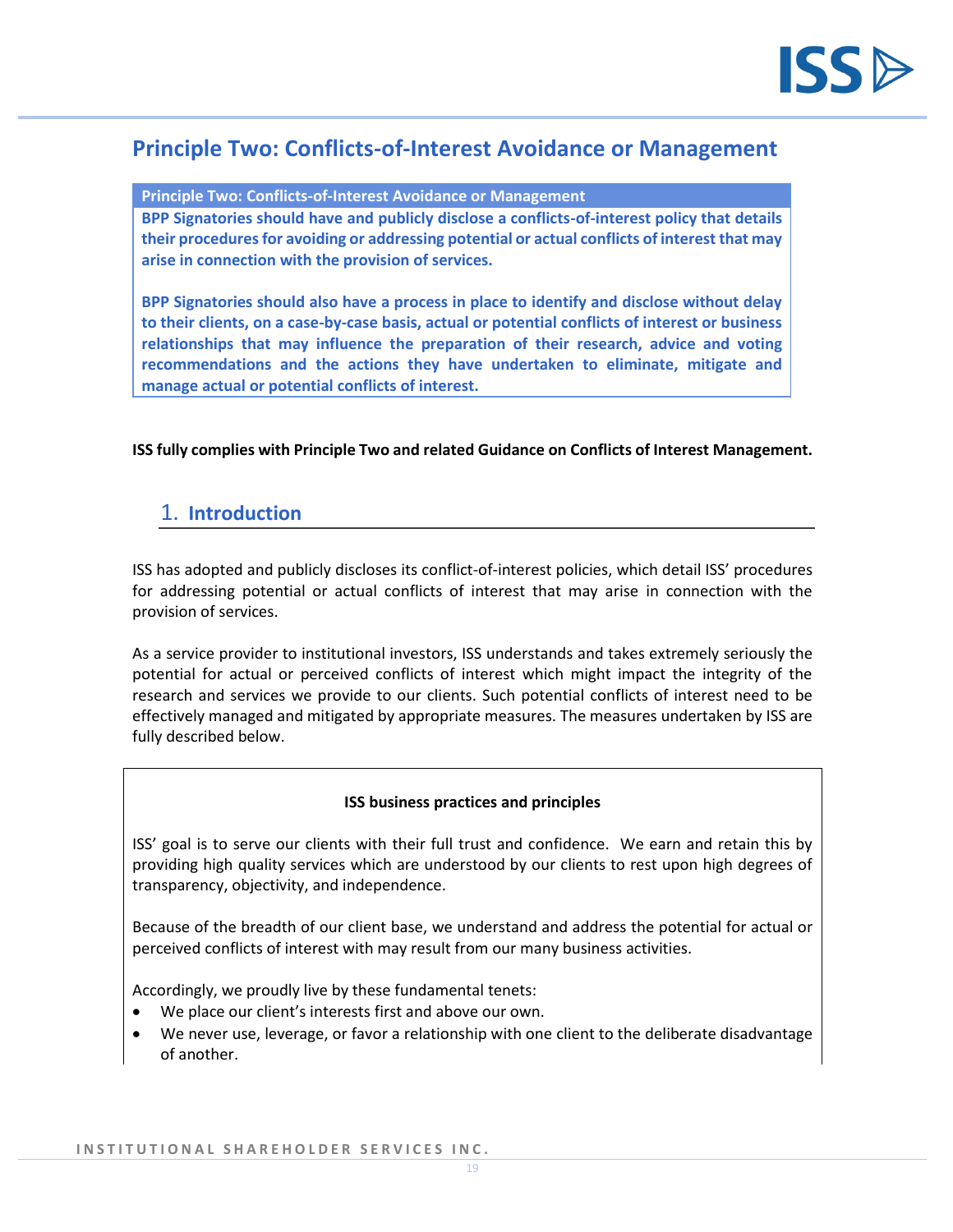

- All aspects of our research, and all voting policies and vote recommendations, are based on fair, thorough, independent, and objective analysis, without regard to any economic or other inappropriate influence.
- We disclose and explain information about our internal processes and methodologies used in the development of our services, voting policies, and our voting recommendations.
- We take strong measures to fully safeguard client information.
- We believe transparency is a keystone of trust, and so, subject to the higher need for client confidentiality, we appropriately disclose any actual or apparent potential conflict of interest relationships or situations as they arise.
- Ultimately, we are guided by this most basic tenet: Do the right thing.

These principles are embedded deeply in our culture and in the policies we develop, the procedures we follow, the decisions we make, and the actions we take every day. We do not and will not tolerate their breach, whether due to conscious action, complacency, indifference, or lapse of ethical judgment.

# <span id="page-19-0"></span>2. **Conflict of Interest Policies**

ISS provides its clients with an extensive array of information to help ensure that they are fully informed of potential conflicts and the steps ISS has taken to address them. Among other things, ISS supplies due diligence materials on its website<sup>11</sup> to assist clients and prospective clients in fulfilling their own obligations regarding the use of independent, third-party providers of shareholder voting research and voting services. These due diligence materials include a section dedicated to ISS' conflict mitigation policies.

ISS has implemented specific disclosure practices described in more detail below. ISS believes that these extensive measures provide clients with a high degree of comfort that ISS has eliminated or is effectively managing potential conflicts of interest.

# <span id="page-19-1"></span>3. **Possible Conflicts for Consideration**

ISS has identified three primary potential conflicts of interest. These are:

- 1) a client relationship between a corporate issuer and ISS Corporate Solutions, Inc. ("ICS"), a subsidiary of ISS;
- 2) a client relationship between ISS and a client that is (or is affiliated with) a corporate issuer or acts as the primary shareholder proponent seeking to have a specific proposal acted on by shareholders; and
- 3) the relationship between ISS and its majority owner, Deutsche Börse AG, a public company whose shares are traded on the Frankfurt Stock Exchange

<sup>11</sup> See :<http://www.issgovernance.com/compliance/due-diligence-materials/>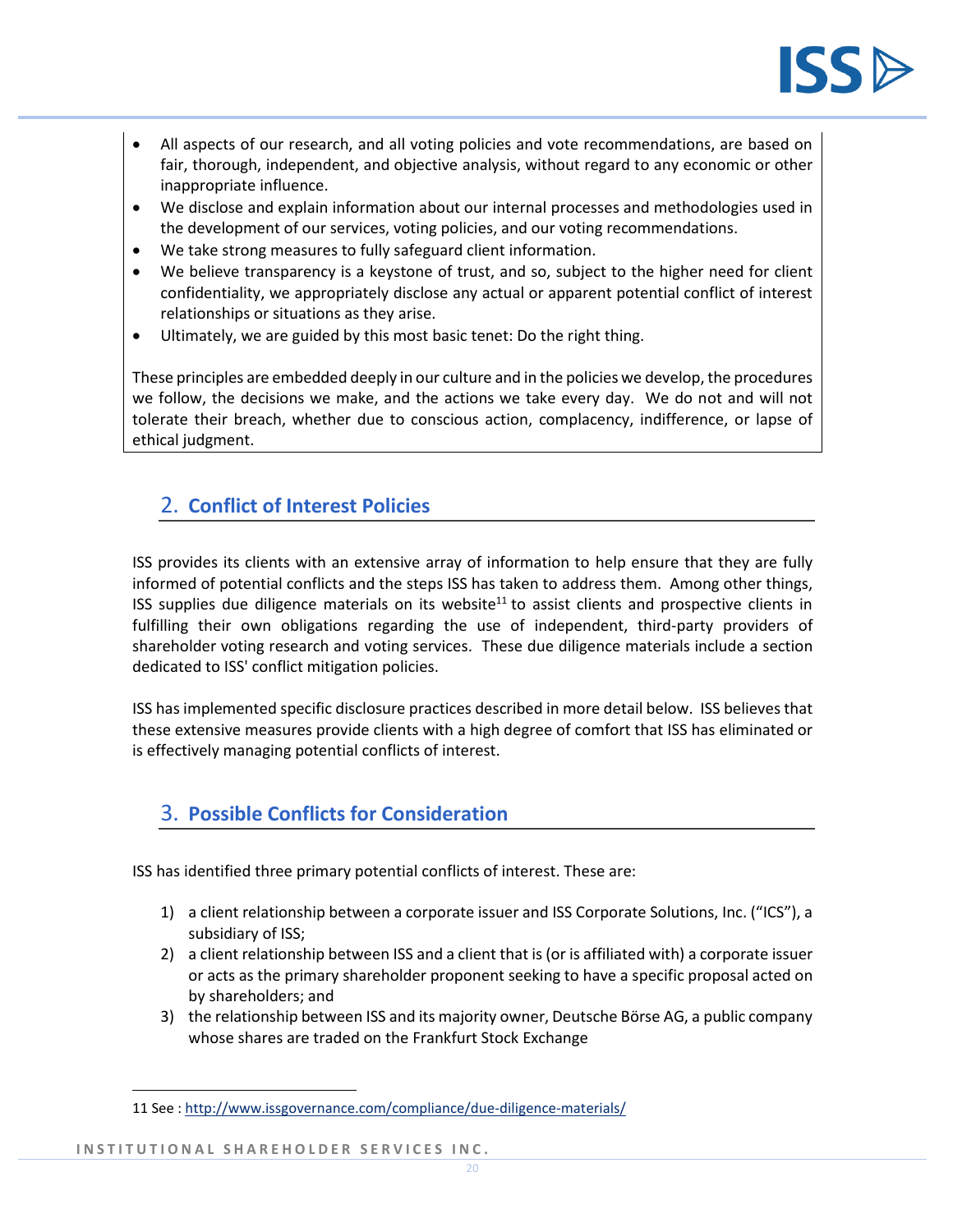

# <span id="page-20-0"></span>4. **Conflict Management & Mitigation**

ISS routinely reviews its business lines to identify and reasonably address potential conflicts of interest. The below provides further information on ISS' conflicts of interests and how these are mitigated.

## **Corporate issuers that are clients of ICS**

ICS provides corporate issuers with analytical tools, data and advisory services to enable them to improve shareholder value and reduce risk through the adoption of improved corporate governance and executive compensation practices. Some of the products and services offered by ICS are closely related to some of the proxy voting matters which will ultimately be analyzed by ISS during its review of an issuer's proxy statement. For example, subscribers to certain ExecComp services<sup>12</sup> offered by ICS receive web-based tools and, in some cases, advisory services that rely upon the analytical framework developed by ISS to assess and make vote recommendations with respect to equity compensation plans that are put to a shareholder vote.

ISS takes the view that in light of the products and services provided by ICS, any paying-client relationship between ICS and a corporate issuer, where ISS provides proxy vote recommendations and research regarding that issuer, is deemed to be significant. Disclosure of these types of relationships is proactively provided to ISS' client base.

Beyond disclosure, a critical component of ISS' approach to managing this potential conflict of interest is the firewall it maintains between its business for institutional investors and the services offered by ICS to corporations. This firewall includes the physical, functional, and technological separation between ICS and ISS, with a particular focus on the separation of ICS from the ISS business units which provide investment advisory services (which includes the research teams). A key goal of the firewall is to keep the research teams from learning the identity of ICS' clients, thereby helping to ensure the objectivity and independence of ISS' Research Offerings.

The firewall mitigates potential conflicts via several layers of separation:

- ICS is a separate legal entity from ISS.
- ICS is physically separated from ISS and its day-to-day operations are separately managed.
- ISS' research team works independently from ICS.
- ICS and ISS staff members are prohibited from discussing a range of matters, including the identity of ICS clients.
- ISS employees' salaries, bonuses and other forms of compensation are not linked to any specific ICS activity or sale. ICS explicitly informs its corporate clients that ISS will not give preferential treatment to, and is under no obligation to
	- o support any proxy proposal of a corporate issuer nor
	- $\circ$  provide a favorable rating, assessment and/or any other favorable result to a corporate issuer, whether or not that corporate issuer has purchased products or services from ICS.

<sup>12</sup> See:<https://www.isscorporatesolutions.com/solutions/executive-compensation-advisory-services/>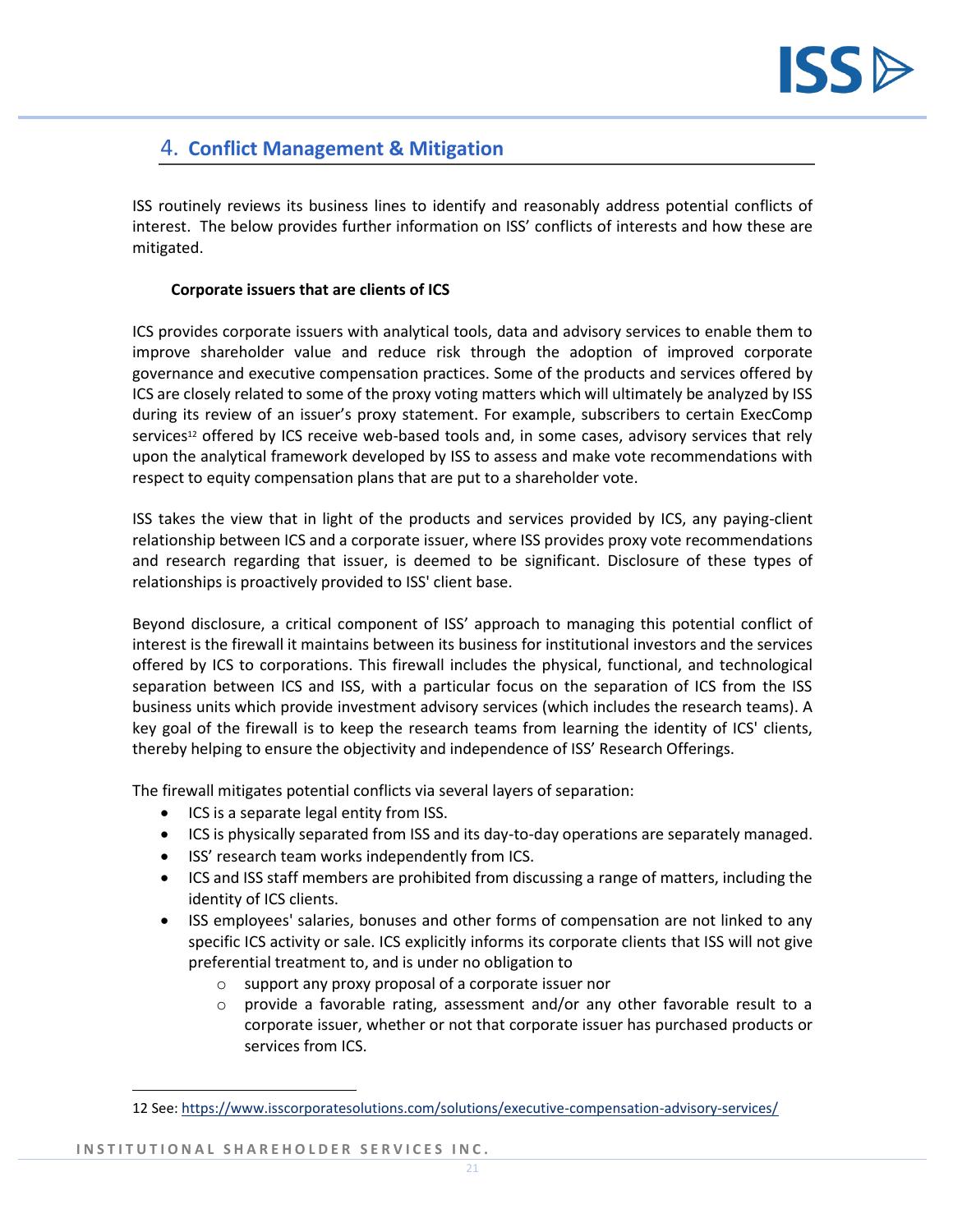

### **Corporate issuers that are clients of ISS**

Within ISS' client base, there are a subset of institutional investor clients who are themselves corporate issuers (or have a parent or affiliated company that is a corporate issuer) or act as the primary shareholder proponent seeking to have a specific proposal acted on by shareholders. These clients, in their capacity as institutional investors, may buy any number of ISS' Research Offerings. The products and services offered to these clients are the same as the products and services available to all of ISS' clients, and the nature of ISS' relationships with these clients is not directly related to the subjects covered in ISS' Research Offerings. ISS has a broad base of institutional clients with a broad range of portfolio holdings on which ISS provides coverage through its Research Offerings.

Thus, in the ordinary course of its business, ISS will inevitably provide research coverage on

- (a) this subset of clients who are themselves corporate issuers (or have a parent or affiliated company that is a corporate issuer) or;
- (b) issuers at which an ISS client may have put forth a shareholder proposal.

In these circumstances, these clients could have a particular interest in the analyses, recommendations, ratings and other conclusions reached in ISS' Research Offerings. In assessing this scenario, ISS views the potential significance of its relationships with these types of clients as a function of the dollar value of the client relationship and the potential that a client might use its client relationship with ISS as a lever to exert influence on ISS' Research Offerings (whether in their capacity as a corporate issuer, shareholder proponent or otherwise). After considering ISS' business operations and other benchmarks for significance/materiality, including measures used in different contexts under SEC laws and rules, ISS has determined it appropriate to adopt a 5% threshold, so that ISS will view a relationship with an institutional client as significant if the annual revenues from that client are in excess of five percent of ISS' total, consolidated revenues for the most recently completed fiscal year.

#### **ISS' ownership structure**

ISS has formally adopted policies on non-interference and potential conflicts of interest related to Deutsche Boerse AG, Genstar Capital, and the ISS board of directors<sup>13</sup>. Among other things, these policies are intended to establish appropriate standards and procedures to protect the integrity and independence of the Research Offerings produced by ISS and to safeguard the reputations of ISS and its owners.

The policies also identify situations that exist or give rise to actual or potential conflicts of interest, or to the appearance of conflicts of interest, in connection with the Research Offerings of ISS relating to certain publicly traded companies with which its owners might have a connection and the steps taken to mitigate any actual or potential conflicts.

In addition to the organizational conflicts of interest provided above, ISS maintains policies and procedures within its Code of Ethics related to potential conflicts of interest at the employee level

<sup>13</sup> See:<https://www.issgovernance.com/compliance/due-diligence-materials/>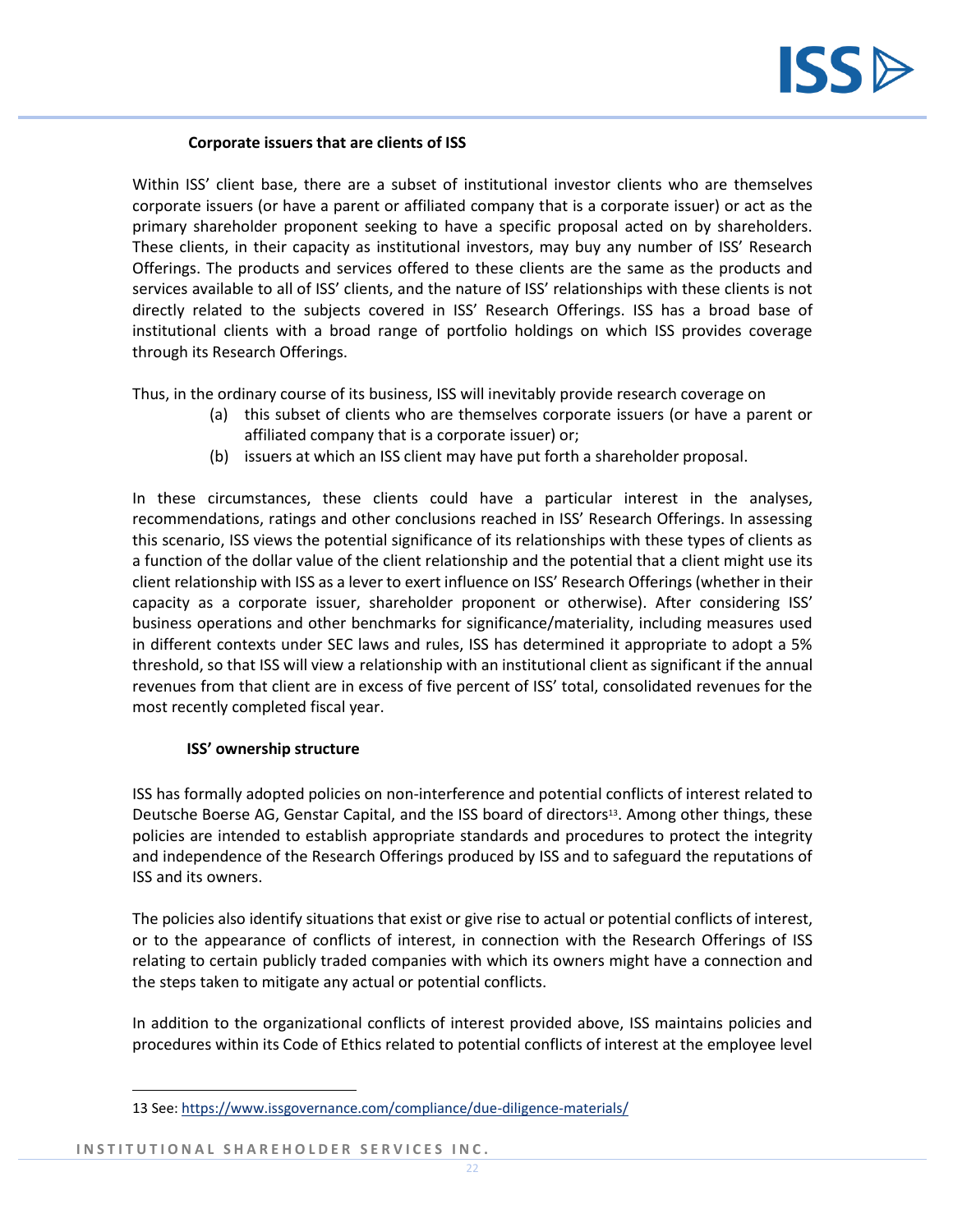

(e.g. limitations on personal securities trading, outside business activities, and the giving and receipt of gifts and entertainment).

#### **ISS' policy-based approach provides consistency of application**

As previously noted, at its core, ISS is a policy-based organization and ISS' use of a series of published benchmark voting policies provides a very practical and transparent check on the integrity and independence of ISS' research and vote recommendations.

Our policy-based approach also provides for a transparent and consistent methodology with which to evaluate shareholder proposals. ISS does not provide any consultative or advisory service to our clients or other shareholders in the development of, or solicitation of support for, shareholder proposals.

#### **Code of Ethics**

Institutional Shareholder Services Inc., headquartered in the United States, is registered with the U.S. Securities and Exchange Commission (SEC) as an Investment Adviser under the Investment Advisers Act of 1940 (the "Act"). As a registered Investment Adviser, ISS is required to make certain public disclosures, such as the types of governance research and other services provided, its methods of analysis, and its internal compliance program, including how potential conflicts of interest are addressed. ISS has adopted a Code of Ethics to address requirements under the Act. The Code of Ethics affirms ISS' relationship of trust with its clients and obligates ISS to carry out its duties solely in the best interest of clients and free from all compromising influences and loyalties.

The Code of Ethics devotes special attention to preventing and disclosing conflicts of interest. In this regard, the Code of Ethics addresses the potential conflicts between the company's research teams and other services provided by subsidiaries or affiliates, conflicts within the institutional advisory business, conflicts arising from an analyst's stock ownership, conflicts in connection with an issuer's review of a draft ISS report, and conflicts generally. In each case, the goal of the Code of Ethics is to prevent conflicts wherever possible, and more generally to manage and disclose potential or actual conflicts.

#### **Code of Conduct**

In addition to its Code of Ethics, ISS has developed a General Code of Conduct. The General Code of Conduct is a broad-based "best practices" code that provides a framework to address general corporate policies and practices that apply to ISS as a global business. The areas covered in the General Code of Conduct include:

- Doing the Right Thing;
- Protecting the Company's Interests;
- Safeguarding and Maintaining Information;
- Treating Others with Dignity and Respect;
- Promoting a Safe and Healthy Working Environment;
- Violations of the General Code of Conduct;
- Reporting Concerns; and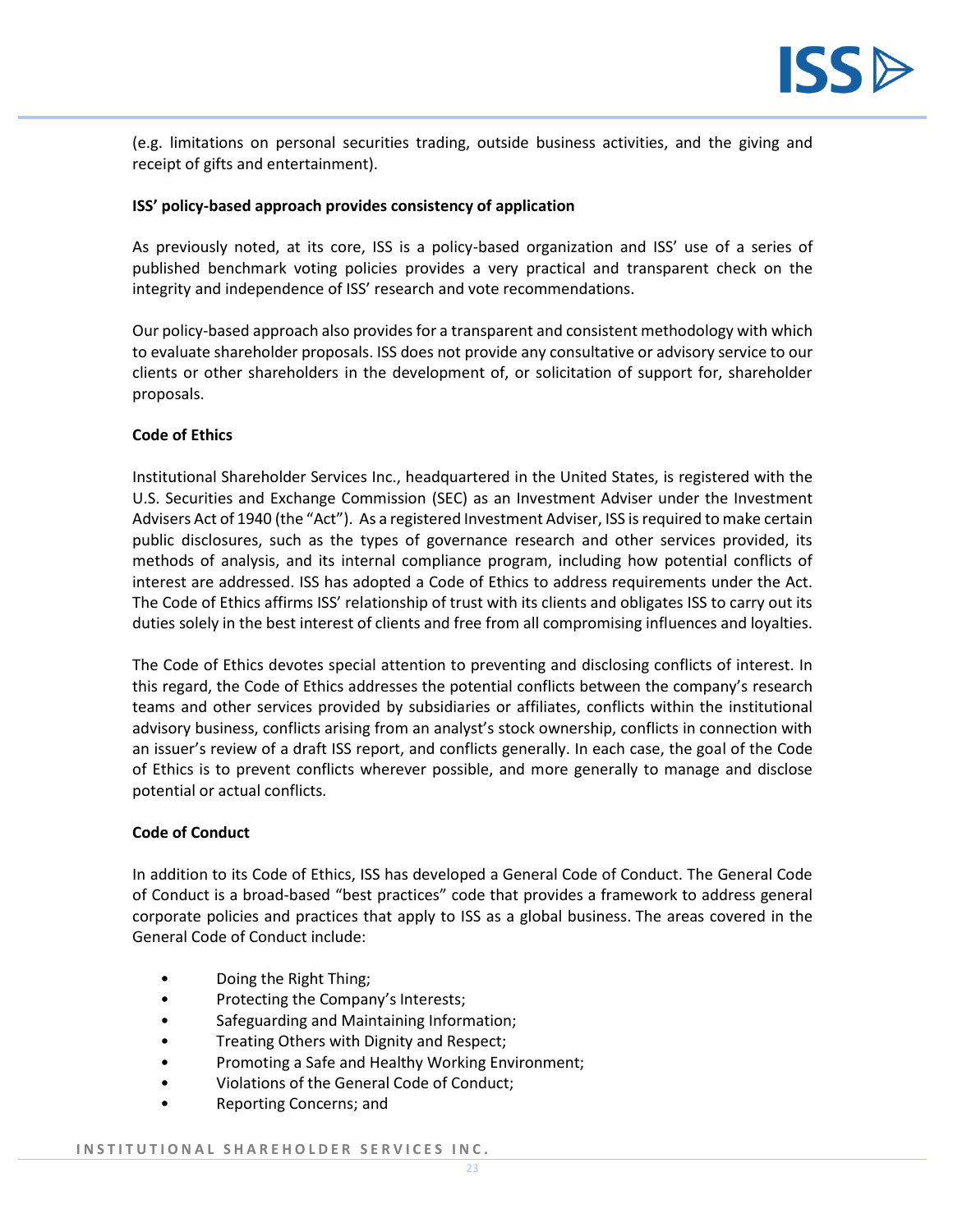

• Compliance Requirements

#### **Employee training**

Employees subject to the Code of Ethics or General Code of Conduct are required to complete training related to these documents as well as certify their adherence upon hire and on an annual basis thereafter.

# <span id="page-23-0"></span>5. **Conflict Disclosure**

ISS provides its institutional investor clients with extensive information to ensure that they are fully informed of potential conflicts and the steps that ISS has taken to address them. In addition, many of ISS' clients conduct their own due diligence regarding the way ISS implements the procedures governing conflicts and perform diligence calls and visits to satisfy themselves that ISS' rules governing conflicts are robust and effectively adhered to.

ISS is transparent about its ICS business and the entire business is described in detail on our public website<sup>14</sup>. Additionally, ISS' standard institutional client contract contains disclosures regarding ICS and its work with corporate issuers, and each voting research report issued by ISS contains a legend indicating that the subject of the analysis or report may be a client of ICS and reminds ISS' institutional clients of how they can inquire about any issuer's use of ICS products and services. Thus, ISS provides institutional clients the ability to obtain information regarding ICS' dealings with corporate issuers, including the amount of compensation that the firm has received or will receive from the issuer.

In supplement of the foregoing, in 2014 ISS adopted a "Policy Regarding Disclosure of Significant Relationships."<sup>15</sup> In brief, the Policy includes as "significant" the relationships ISS has with issuers that are clients of ICS and information about those issuers is provided as noted in the prior paragraph.

In addition, the Policy also makes provision for disclosure of relationships with clients who are themselves corporate issuers (or have a parent or affiliated company that is a corporate issuer) or act as the primary shareholder proponent seeking to have a specific proposal acted on by shareholders. After considering ISS' business operations and other benchmarks for significance/materiality, including measures used in different contexts under SEC laws and rules, ISS has determined it appropriate to adopt a 5% threshold, so that ISS will view a relationship with an institutional client as significant if the annual revenues from that client are in excess of five percent of ISS' total, consolidated revenues for the most recently completed fiscal year.

<sup>14</sup> See:<http://www.issgovernance.com/corporateissuers>

<sup>15</sup> Se[e https://www.issgovernance.com/compliance/due-diligence-materials/](https://www.issgovernance.com/compliance/due-diligence-materials/)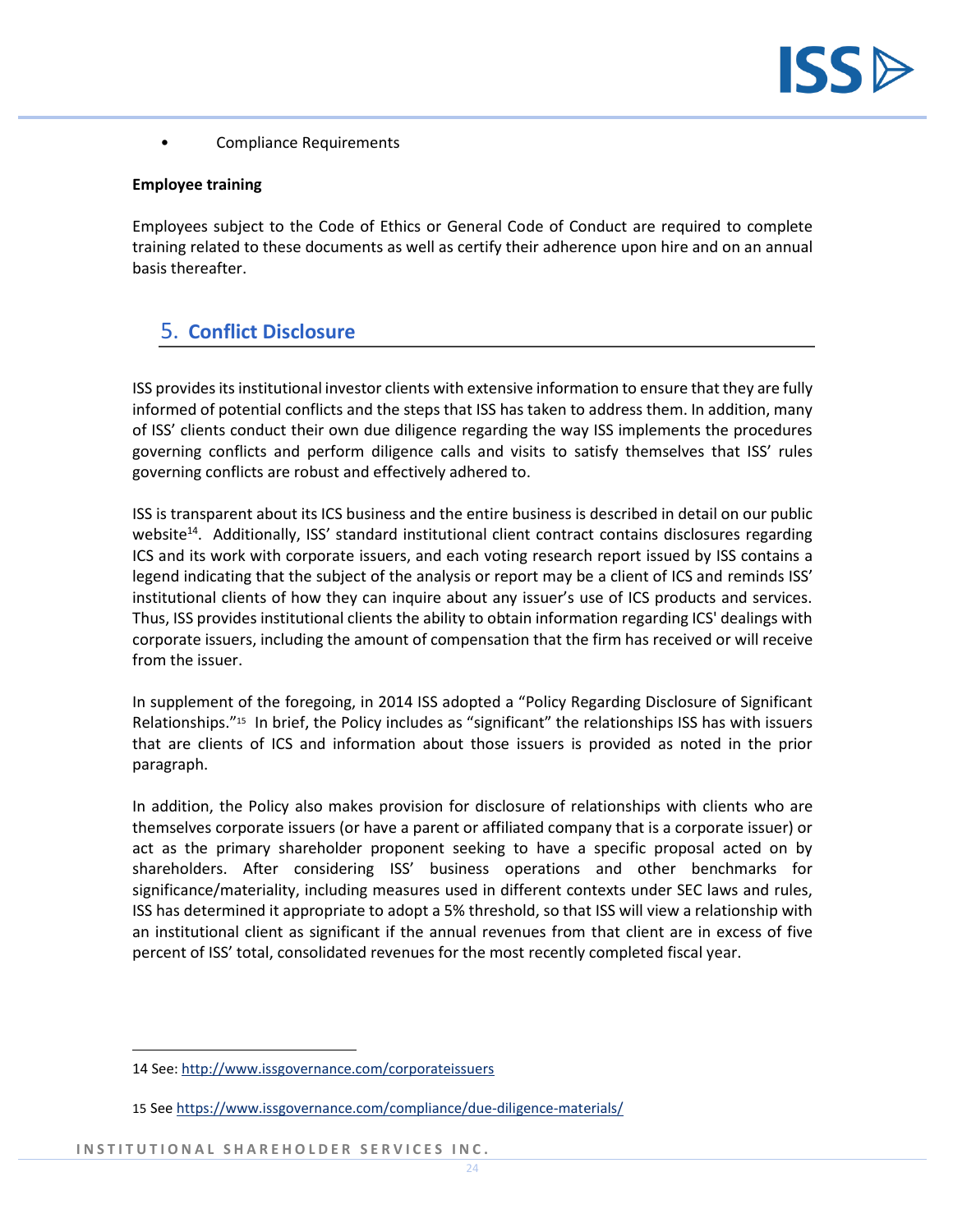

This Policy also considers ISS' ownership structure and notes the relationship with Deutsche Börse AG as "significant" as a corporate issuer itself and due to its majority stake in the holding company that owns ISS.

At present, in applying this Policy, the significant relationships are those with corporate issuers who are clients of ICS and ISS' relationship with Deutsche Börse AG as a corporate issuer and due to its majority stake in the holding company that owns ISS. Since November 2014, ISS has provided these disclosures in a manner that is seamlessly integrated into institutional clients' workflow through ISS' proprietary PX platform.

PX includes:

- A column indicating in Yes/No fashion whether there is a significant relationship associated with that meeting/research report within both the "Meetings" and "Research" views in PX.
- Where such a relationship exists, users will be able to click-through on a link to get more information about that relationship.
- Onscreen and/or email alerts for notification of the publication of new benchmark or custom research with a column on those notifications indicating whether there is a significant relationship associated with the report.
- An additional tab labeled "Disclosure of Significant Relationships" within which a user can use a look-up box to search for entities with which ISS has a significant relationship.

ISS has implemented permissioning restrictions that prevent ISS' Research and Client Success personnel from accessing the disclosure information which those employees are restricted from viewing under the firewall procedures discussed above.

Historically, disclosure regarding the client relationships between ICS and corporate issuers has been provided to institutional clients through the Compliance department via the [disclosure@issgovernance.com](mailto:disclosure@issgovernance.com) email address. That disclosure vehicle remains in place, including for ISS clients not using PX.

We believe that this process ensures rigorous conflicts disclosure to clients whilst also upholding the firewall.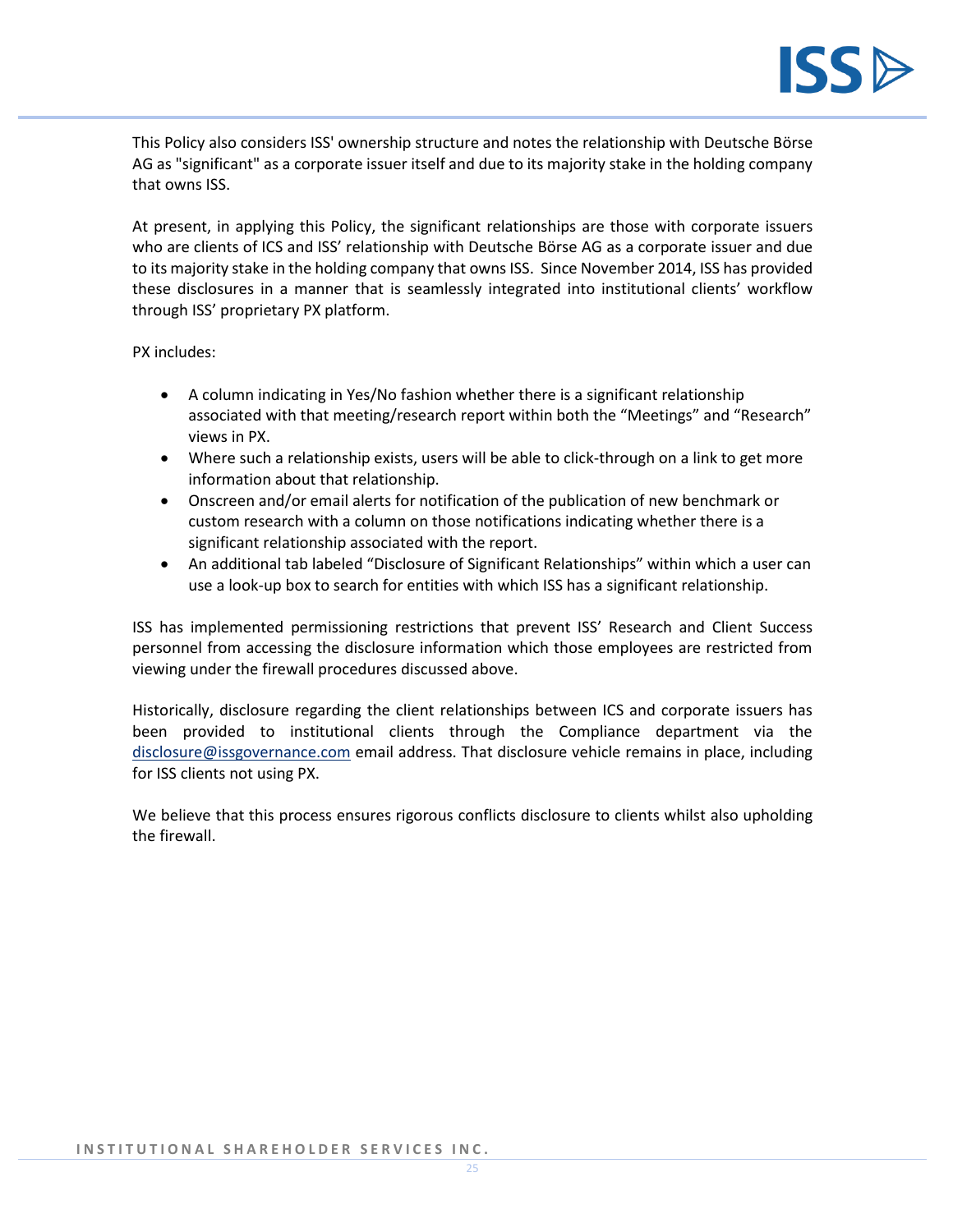

# <span id="page-25-0"></span>**Principle Three: Communications Policy**

#### **Principle Three: Communications Policy**

BPP Signatories should provide high-quality research that enables investor clients to review the research and/or analysis sufficiently in advance of the vote deadline ahead of a general meeting.

**Signatories should explain their approach to communication with issuers, shareholder proponents, other stakeholders, media and the public.**

**BPP Signatories should disclose a policy (or policies) for dialogue with issuers, shareholder proponents and other stakeholders.**

**BPP Signatories should inform clients about the nature of any dialogue with relevant parties in their research reports, which may also include informing clients of the outcome of that dialogue.**

## **ISS fully complies with Principle Three and related Guidance on Communication Policy.**

# <span id="page-25-1"></span>1. **Introduction**

ISS has long been committed to engagement with stakeholders and works to raise the bar for transparency and inclusion in its policy development and its research process.

In addition to its normal channels of communication with institutional investors, issuers, shareholder proponents and other stakeholders (see below), ISS instituted a Feedback Review Board<sup>16</sup> ("FRB") to provide a mechanism to all stakeholders to communicate with ISS. The FRB is an ISS body that will consider comments from any stakeholder regarding accuracy of research, accuracy of data, policy application and general fairness of ISS policies, research and recommendations.

## **Timely Access to Research Reports**

To help ensure ISS clients have the time to review research in advance of the vote deadline ahead of a meeting, ISS employs a minimum 2-week target delivery date for shareholder voting research and recommendations prior to the meeting date (for markets where company disclosure practices permit), often significantly exceeding this. As examples, in 2021, we delivered research reports on average 22 days prior to the meeting date for U.S. meetings, and 19 days prior to the meeting date for ex-U.S. meetings.

<sup>16</sup> See:<https://www.issgovernance.com/contact/feedback-review-board/>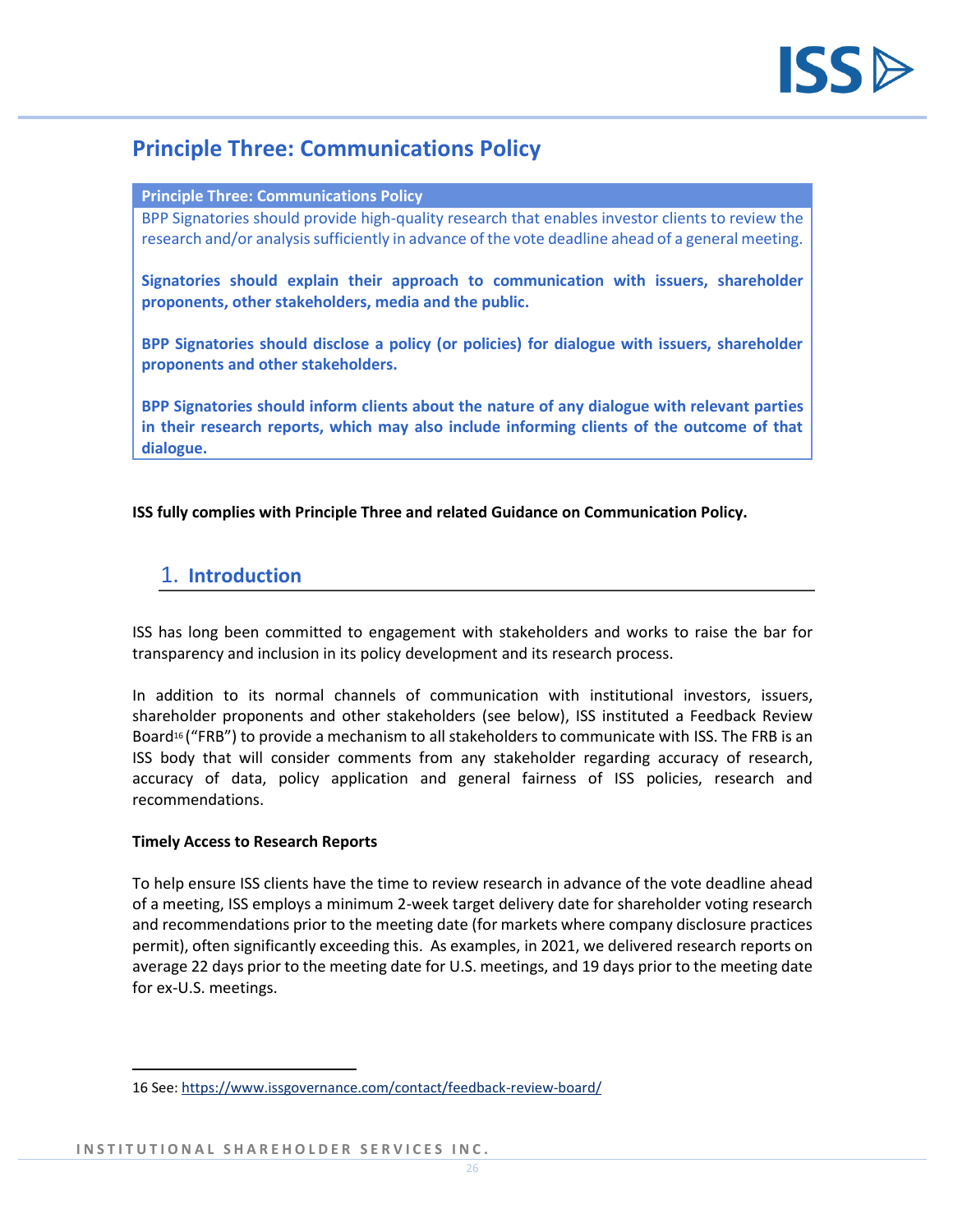

# <span id="page-26-0"></span>2. **Dialogue with Issuers, Shareholder Proponents & Other Stakeholders**

#### **ISS' commitment to dialogue**

ISS is committed to dialogue with issuers, shareholder proponents and other stakeholders to gain the greatest possible insight for clients. For ISS, the sole purpose of the dialogue with companies is to improve the quality and substance of ISS' meeting analyses, research and vote recommendations. ISS does not aim to influence companies' corporate governance arrangements (other than through improved understanding of good corporate governance practices) via these engagement activities.

Participants to the dialogue can expect an informed dialogue with experienced ISS representatives on matters of relevance to our research and recommendations, and which may also include information about ISS' policies and procedures. Further, participants can expect that ISS wishes to have the most complete and accurate information upon which to base our research and recommendations to clients.

#### **ISS' engagement policy**

ISS' research teams interact regularly with company representatives, institutional shareholders, shareholder proponents and other parties in order to gain deeper insight into many issues and to check material facts relevant to our research. Topics discussed can range from general policy perspectives to specific voting items. As a research organization, we welcome constructive dialogue on critical issues that helps to ensure a full understanding of the facts and circumstances, which will in turn inform our research, analysis and voting recommendations.

To ensure consistency, transparency, and quality in our interactions with issuers, industry groups, shareholder proponents and other financial market stakeholders, ISS has a set of principles that guide our engagement. Our goals are to facilitate productive and informative dialogue, and to help all stakeholders understand what they may expect from engaging with us.

Clear information including a set of Frequently Asked Questions on our engagement process is disclosed on ISS' website.

#### **Communication during the voting period**

It is at ISS' discretion whether to engage with a company, a shareholder proponent or other stakeholder after the meeting agenda has been released. Analysts will generally only do so to clarify points on which there are questions.

#### **Publicly available information**

ISS research and recommendations are based exclusively on public information, so any significant fact which an issuer, a shareholder proponent or any other stakeholder would like to see reflected in our report must be publicly disclosed to all shareholders in a timely fashion, including in markets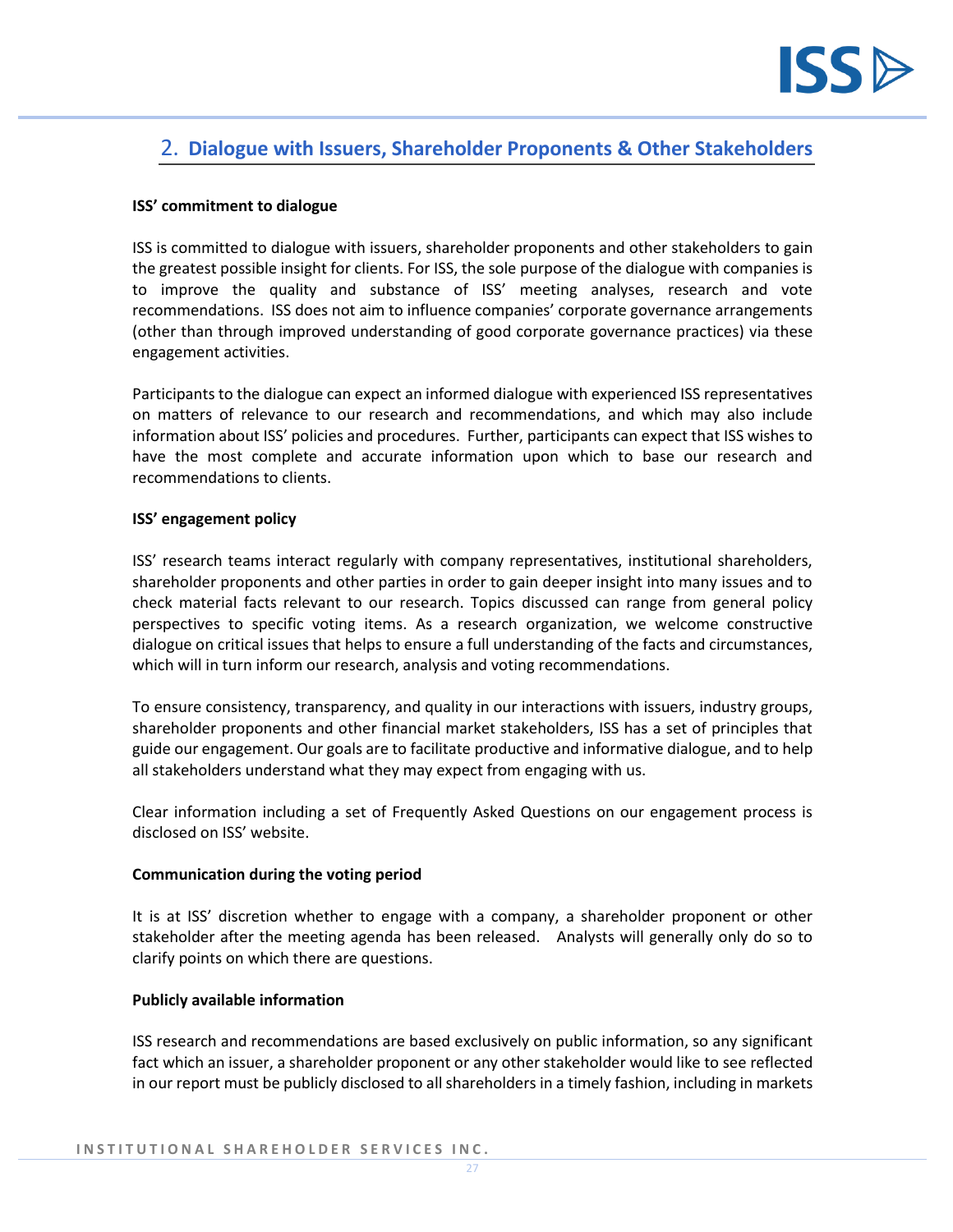

where such disclosure may not ordinarily be required. In proxy contests, we expect both management and dissident shareholders to publicly file any materials presented to ISS.

ISS makes clear that it does not invite or consider any material non-public information, but to the extent such information is provided to us, whether intentionally or not, it will not be considered or included in our research report.

#### **Safeguards to ensure the integrity and impartiality of ISS analysts**

ISS seeks to protect the full independence of its analysts in a number of ways:

- ISS has robust policies and procedures to ensure the integrity of our research process (see Principle 2);
- ISS undertakes and is subject to periodic SSAE-18 audits. ISS' research and recommendations are also based on public information and on our publicly disclosed policy guidelines which are available and transparent to all parties;
- Issuers who are ICS clients may not disclose to ISS research analyststhat they have acquired products or services from ICS, per their contract with ICS. ISS does not give preferential treatment to, and is under no obligation to support, any proposal of an issuer whether or not that issuer has purchased products or services from ICS. In order to avoid any appearance of conflict, ISS analysts have no access to information about ICS clients.
- ISS does not and will not tell companies what they need to do to obtain a favorable vote recommendation. ISS' research and recommendations are driven by our voting guidelines, as applied to the fact pattern presented by each company at the time their voting proposals are analyzed. Therefore, while we can discuss our policies and the rationale behind them, we cannot and do not say what would be required to obtain a "for" recommendation.

#### **Procedure to obtain a copy of ISS' report**

Any corporate issuer may request a copy of the ISS report on its own shareholder meeting, made available once it has been published to ISS clients, and there is no charge for this.

There is no automatic entitlement to review research reports prior to publication, but draft reports are provided in certain markets and situations at ISS' discretion.

#### **Transparency of engagement for institutional clients**

ISS considers its dialogue with issuers, shareholder proponents and other stakeholders to be part of the core service provided to clients. ISS' shareholder voting research reports and analysis include, a summary of any engagement or other dialogue that took place as part of the analysis. Key information released on the ISS' dialogue with companies, shareholder proponents or other stakeholders include the date(s) of dialogue, the topic(s) covered, the initiator of the dialogue, some accompanying notes and the outcome of the dialogue.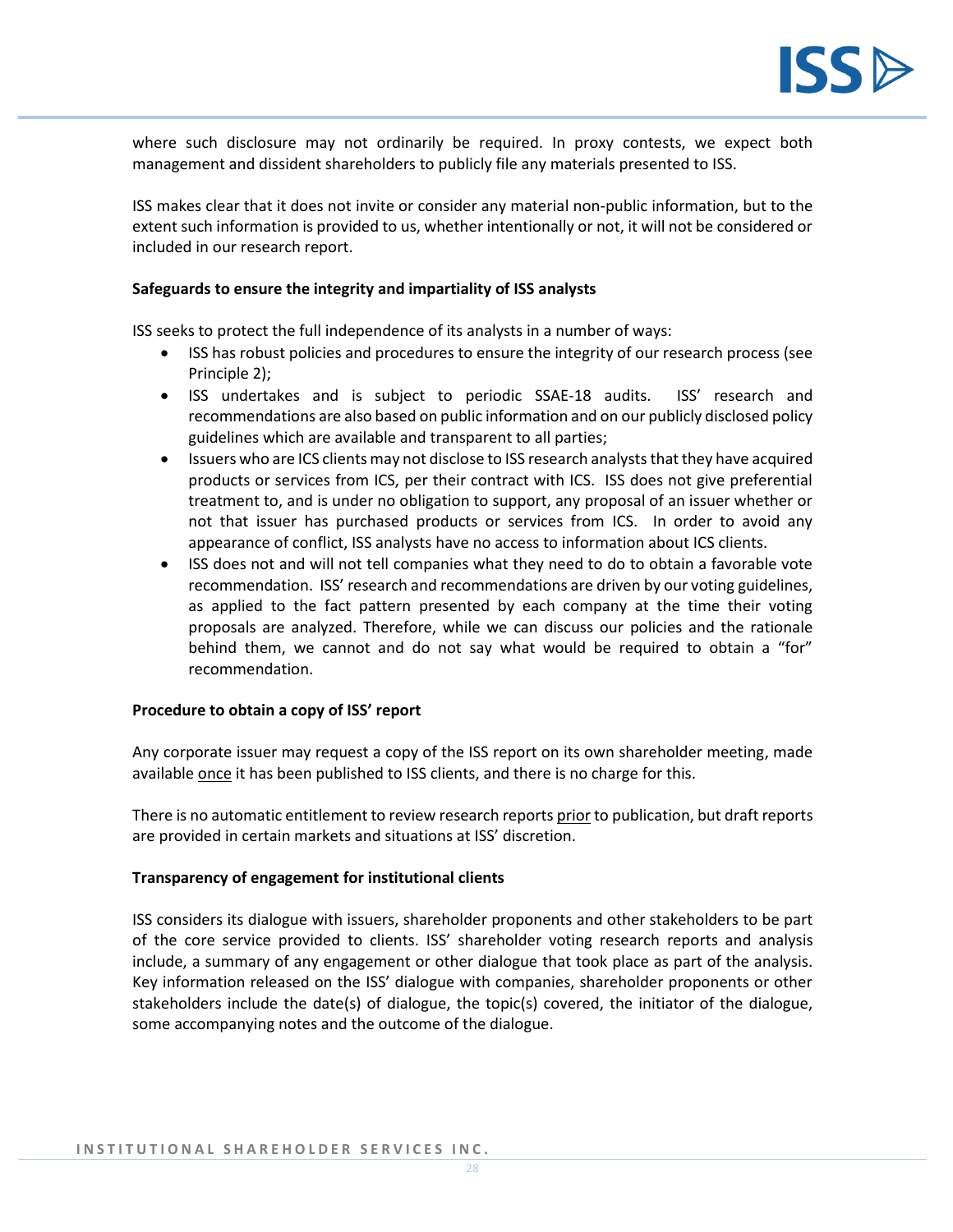

# <span id="page-28-0"></span>3. **Dialogue with Media & the Public**

ISS is pleased to assist accredited journalists covering stories of interest to clients, financial market participants, and the broader public, through the provision of general corporate governance data and, where appropriate, shareholder voting research providing ISS' benchmark policy recommendations. Select governance, compensation, and proxy voting data, including that drawn from ISS' [Governance QualityScore,](http://www.issgovernance.com/governance-solutions/investment-tools-data/quickscore/) [ExecComp Analytics,](http://www.issgovernance.com/governance-solutions/investment-tools-data/execcomp-analytics/) and [Voting Analytics,](http://www.issgovernance.com/governance-solutions/investment-tools-data/voting-analytics/) can be made available to accredited journalists.

In addition, select ISS shareholder voting research reports and voting recommendations may be made available to media outlets upon request in instances where we believe the public may benefit from the information and in keeping with ISS' commitment to transparency.

## **No release of research reports prior to dissemination to ISS clients**

ISS' shareholder voting research reports and voting recommendations are proprietary information for the benefit of our clients. Accordingly, ISS will only make available research reports to the media on a limited basis, only upon request and only where we believe the public may benefit from the information and in keeping with ISS' commitment to transparency. When provided, ISS research reports will never be made available to the media prior to their dissemination to clients, and ISS will generally not comment on company specific situations in advance of a shareholder meeting. Further, ISS does not issue press releases with respect to its voting recommendations.

Any redistribution of ISS research or data is expressly prohibited without the prior written consent of ISS. Permission to copy and reproduce content may be granted by ISS, at its discretion, and by written request and permission only.

## **Speaking engagement and media contacts**

ISS has set up internal procedures to respond to media enquiries and speaking engagement requests. All enquiries can be sent to ISS' Press Center<sup>17</sup>.

<sup>17</sup> See :<http://www.issgovernance.com/contact/media-contacts/>